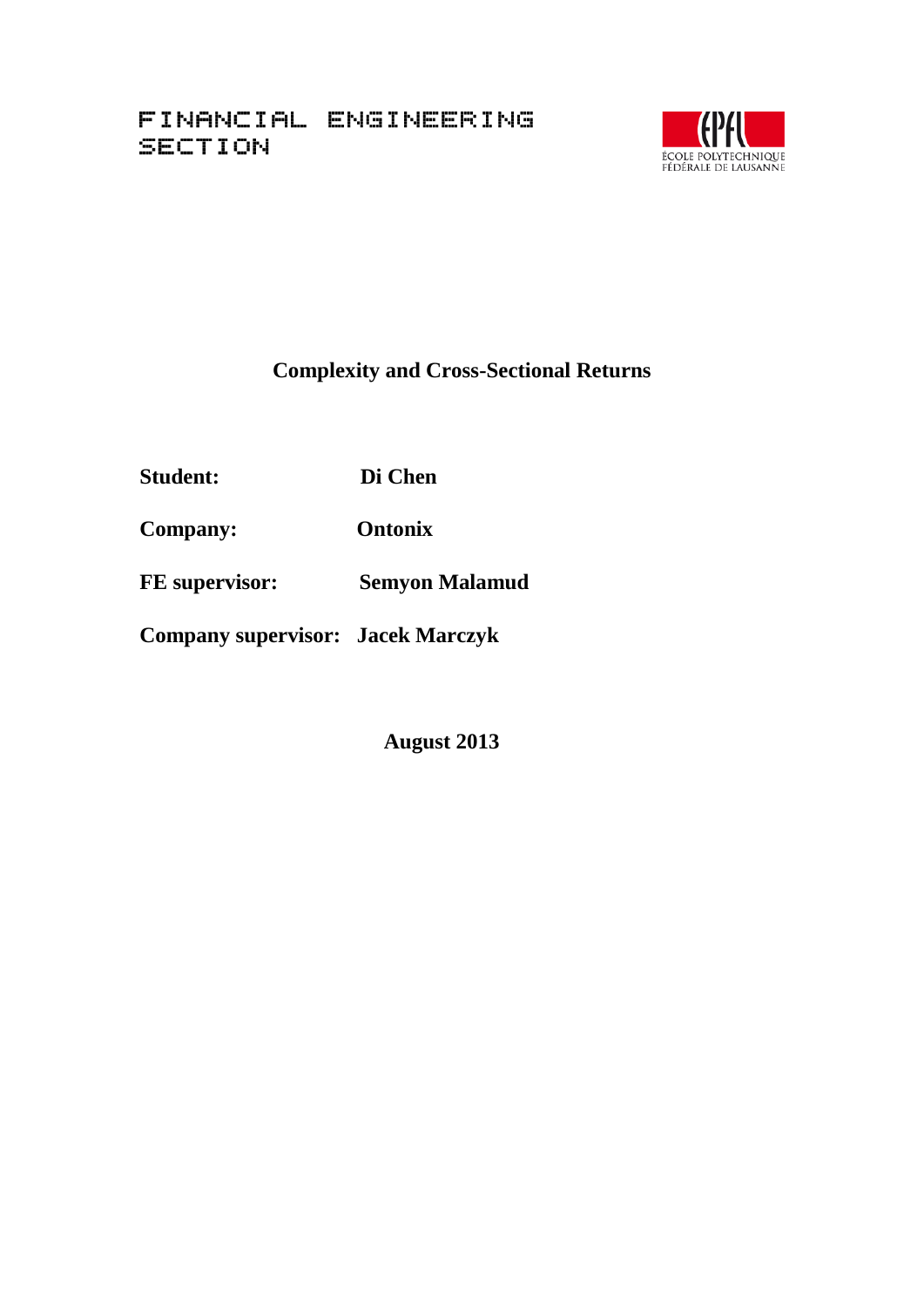# **Complexity and Cross-Sectional Returns**

#### Di Chen

#### **Abstract**

The paper shows that complexity influences stock returns. By establishing the complexity and resilience measure of the common stock and analyzing the relationship between return, momentum, size, complexity, book-tomarket ratio and resilience, three measures (size, complexity and momentum) stand out as the factors that can influence stock returns. Using data from 2009 to 2013, complexity has negative relationship with stock returns. Complexity-based trading strategies can provide more stable returns than size-based and momentum-based strategies. These findings might be exploited in factor investing.

#### **1. Introduction**

There are many factors that can influence the cross section of stock returns. Among them, the state-of-the-art ones are size, book-to-market ratio and momentum. Many studies support such factor premiums. Based on these, factor investing is getting more and more popular. People are not satisfied with investing in the whole index or the single stock and begin to invest based on these factor measures. From the financial crisis, we all know that financial systems are threatened by excessive complexity. Excessive complexity can lead to many disasters like plane crash(Zolli 2012), financial crisis and the bankruptcy of a company. Those complex structure financial products and "too big to fail" institutions make the systems vulnerable to external shocks. In this paper, two complexity-related measures are introduced as the new risk factors. The famous heuristic Occam's razor states that given two equally options, the one with the lowest complexity should be chosen. This is contrast to the basis behind capital asset pricing model. In CAPM, given two portfolios with the same expected returns, the one with the lower risk should be chosen.

 There are few studies about the relationship between complexity and stock returns. The reason is that the definition of complexity is difficult. Through Ontonix,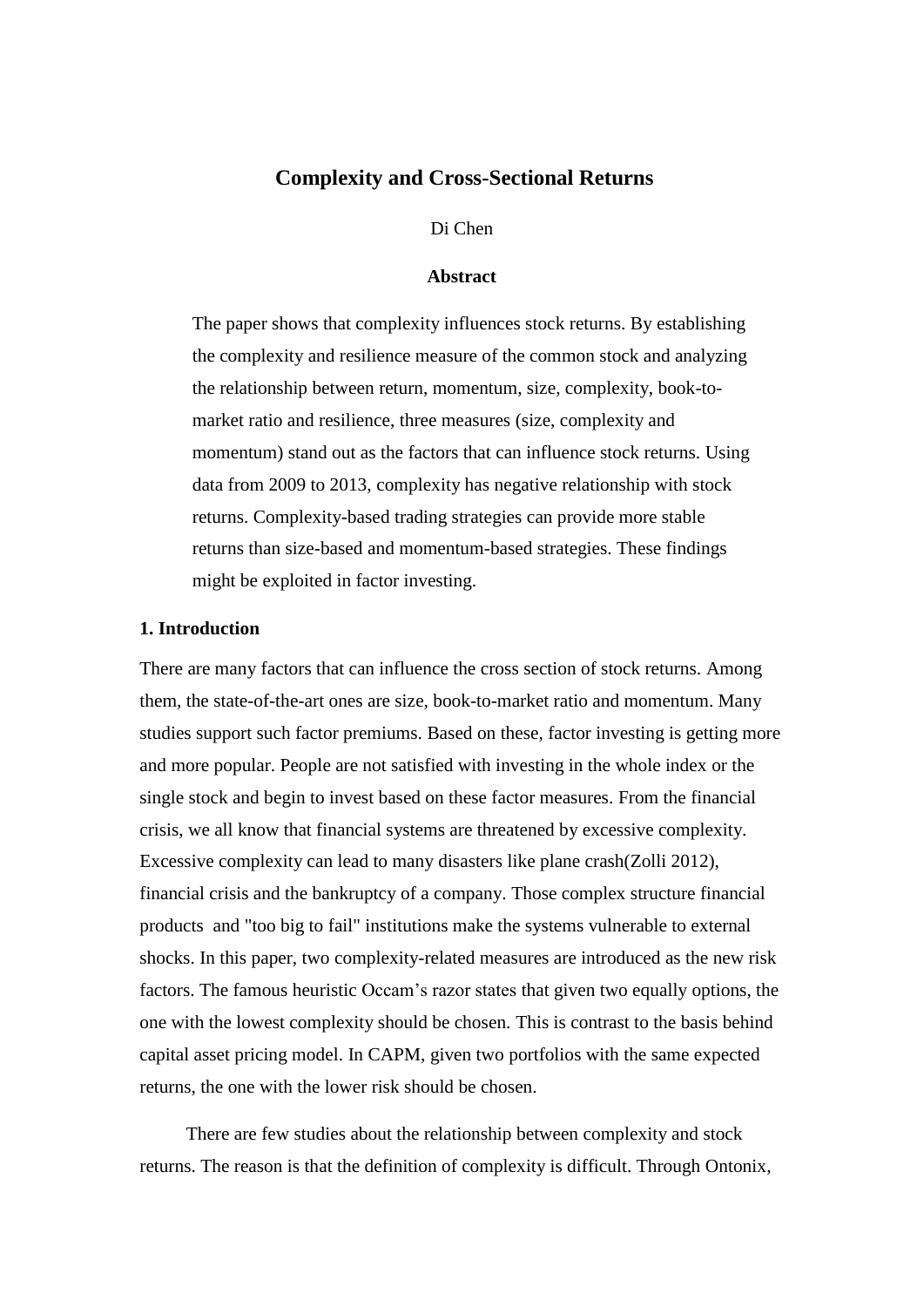it is possible to measure the complexity of a system. High complexity implies a capacity to deliver surprising behavior. Stocks with higher complexity might be more fragile and offer lower returns. This implies a negative relationship between complexity and stock returns. According to Marczyk(2011), ''highly complex systems are difficult to manage and can quickly run out of hand. '' (p. 29) A highly complex system is also less efficient than simple ones. Consequently, complexity is a crucial parameter for every system, including the common stock. Another risk factor that is introduced into the study is resilience. Resilience is the measure of the system's ability to resist extreme shocks.

 This paper provides a systematic study of the relationship between complexity and equity return. Using the CRSP/Compustat Merged Database, complexity is measured for the components of S&P 100 index. There exists significant crosssectional variation in complexity across different stocks. Three quantitative criteria are used to compare complexity factor with other factors which can influence equity returns. The three criteria are correlation between the factor and the stock return, t statistics of the factor in the multiple regression and the performance of factor-based strategy.

 Different factor investing strategies are also compared for the whole market and for the factor-based submarket. In the large cap subgroup and high complexity subgroup, the complexity-based trading strategy can offer superior returns. This suggests that highly complex companies are fragile and vulnerable to external shocks.

 Then, returns on different factor-based trading strategies are calculated in the test period. Complexity-based trading strategy performs best by considering both return and standard deviation.

 Some limitations of the study need to be highlighted. Due to the difficulty of measuring the complexity of the common stock, we only test the cross-sectional data in a single period from 2012 to 2013. It's still unknown whether this relationship still exists in different time periods, different assets as well as different countries.

 The remainder of the paper is organized as follows. Section 2 will discuss related literature. Section 3 will be devoted to measuring the complexity of the common stock. Section 4 provides the theoretical basis for the relationship between complexity and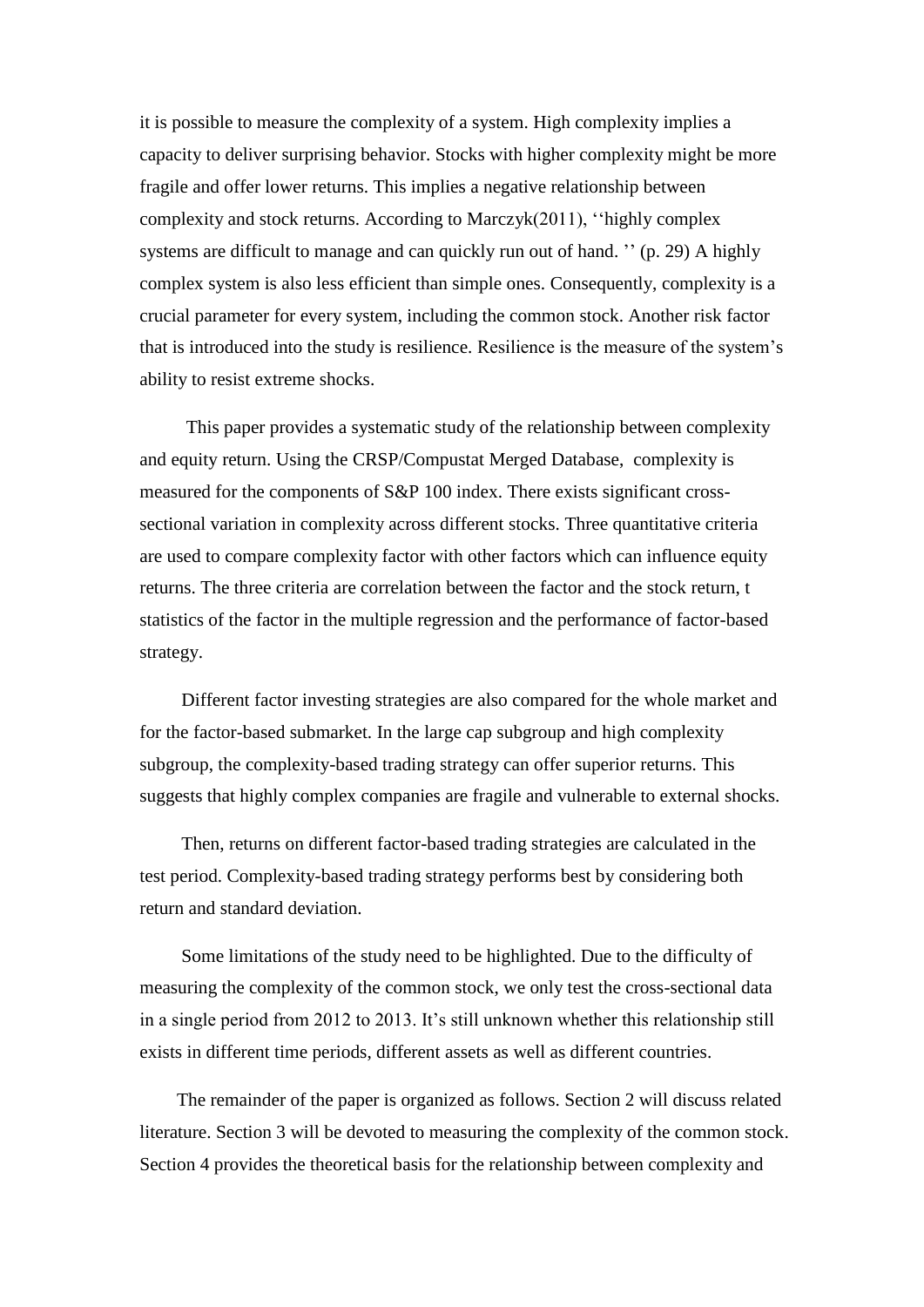stock returns. Section 5, 6 and 7 provide the holistic comparison of different factors that can influence equity returns. Section 8 concludes.

#### **2. Related literature**

 Only few studies exist on the role complexity plays in the financial market. Marczyk(2011) introduces complexity-based rating method, which is different from traditional default-based rating method and is more adapted to the globalized and chaotic economy. Mariotti(2008) shows that complexity adds costs and kills profits in the business world. Meucci(2010) proposes an entropy pooling approach for trading and portfolio management.

 However, empirical asset pricing is a central problem in finance. Three factors are identified by Fama and French(1993) on the return of stocks. Besides a market factor, firm size and book-to-market equity are discovered by them as two factors which play an important role in determining asset returns. Blitz, Falkenstein and Vilet(2013) summaries the cause and effect of 'volatility effect', which is that investing in low-volatility stocks can achieve higher risk-adjusted returns. Goyal(2011) provides a survey on the huge amount of evidence in understanding the cross-sectional difference in asset returns. During the survey, there is no complexityrelated evidence. Recently, there are some innovative studies on asset market. Preis, Moat, and Stanley(2013) analyzes the relationship between Google trends data and the return of Dow Jones Industrial Average Index(DJIA). Besides that DeMiguel, Garlappi and Uppal(2009) analyzes the financial data and concludes there is no significant gain out of sample by optimal diversification(like CAPM). It shows that the traditional asset pricing model is under attack and new paradigm is needed.

#### **3. Measuring the complexity of the common stock**

#### 1) Dataset

 Through Wharton Research Data Services(WRDS), it is possible to use the CRSP/Compustat database. This database provides the fundmental data as well as market data for 27,000 stocks from NASDAQ, New York Stock Exchange(NYSE) and NYSE MKT. It covers all S&P 500 components and most stocks listed in the US security market. The financial statement data as well as the market price data are all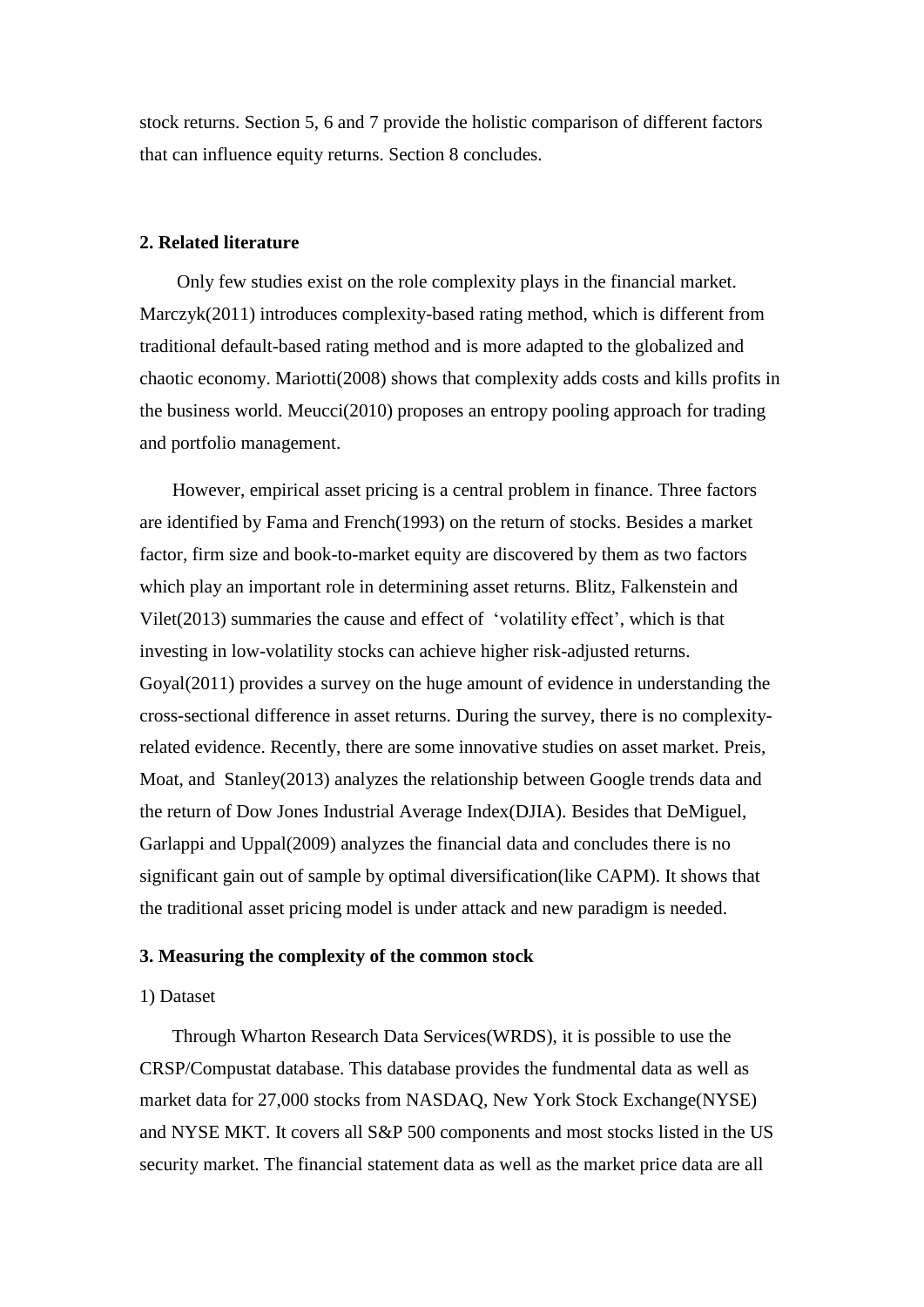available from the database. The accuracy of the data is crucial for estimating the complexity of the common stock.

 Five risk factors are analyzed in this paper: size, book-to-market ratio, momentum, complexity and resilience. The measure of size, book-to-market ratio and momentum are obtained directly from the database. The measure of complexity and resilience is calculated by a model-free algorithm provided by Ontonix using the data from the database. The universe of stocks used in this study is all S&P 100 components since this is a preliminary analysis.

#### 2) Complexity measures

 The definition of complexity is presented in this part. Complexity is not a welldefined concept. There are lots of discussions about complexity and its role in financial crisis, system design and corporate management. But it's hard to see a quantitative measure of the complexity. Ontonix is the world's first company to provide the measure of complexity rationally.

Marczyk(2013) provides a detailed definition of the complexity.

Complexity is a natural property of every system. Its importance is similar to that of energy. The complexity of a system described by a vector  $\{x\}$  of N components is defined as a function of structure and entropy.

$$
C = f(\mathbf{S} \circ \mathbf{E})
$$

Where S represents an  $N \times N$  adjacency matrix, E is an  $N \times N$  entropy matrix,  $\circ$ is the Hadamard matrix product operator and f is a norm operator. The adjacency matrix indicates the correlations between the components of  $\{x\}$ . The adjacency matrix is determined via a multi-dimensional algorithm which determines if entry  $S_{ii}$  is 0 or 1. This establishes the structure of the system. The intensity of the dependencies, the so-called generalized correlation, is computed based on entropy. Entropy measures how crisp (or fuzzy) the dependencies between the elements of  $\{x\}$  are. In essence, it quantifies the amount of disorder within the system. The huge advantage of this model-free approach is that it is independent of numerical conditioning of the data and its ability to identify the existence of structures where conventional methods fail. Once the entropy matrix and the adjacency matrix have been obtained, one may compute the complexity of a given system as the following matrix norm:

$$
C = \|\mathbf{S} \circ \mathbf{E}\|
$$

A fundamental property of systems related to complexity is the so-called critical complexity, CU, which corresponds to the upper bound of the complexity metric. Critical complexity may be defined formally using the above expression,

$$
CU = \|\mathbf{S} \circ \mathbf{E}_{\text{max}}\|
$$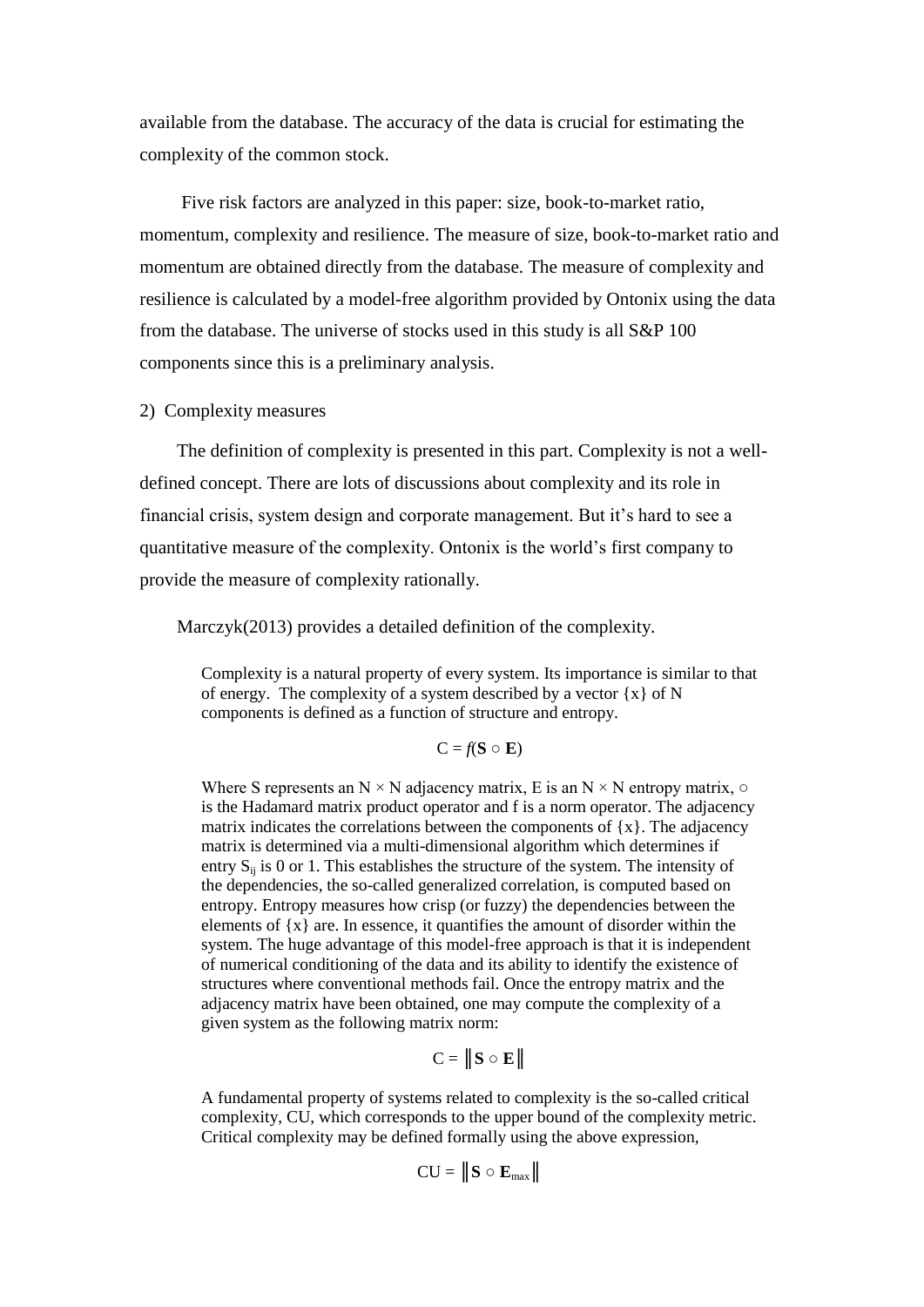where  $E_{\text{max}}$  is the entropy matrix in which the entries correspond to a situation of maximum sustainable disorder within the system. In a similar fashion, the lower bound of complexity, CL, may be computed as  $CL = ||S \circ E_{min}||$ . In proximity of the lower complexity bound, a given system functions in a deterministic structure-dominated fashion. In proximity of the upper complexity bound the system in question is uncertainty-dominated and relationships between the various components of  $\{x\}$  are fuzzy and therefore characterized by very low generalized correlations.

A measure of system resilience may now be defined as follows:

 $R = f(CL; C; CU)$ 

where CL, C and CU represent, respectively, the lower complexity bound, the current system complexity and the upper complexity bound. The function f in the above equation is a second-order polynomial function such that:

if  $C = CL \rightarrow R = 100\%$ , if  $C = CU \rightarrow R = 0\%$ (Marczyk, 2013, p3-4)

 For measuring the complexity of a common stock, the key issue is to describe a common stock as a system of parameters. 32 parameters are selected to cover market data, index data, corresponding risk-free rate, dividend data, balance sheet data and income statement data. 12 quarters' data of these 32 parameters are used for calculating the complexity of a common stock. This measure of complexity is suitable for the long term. But by using intraday data, high frequency measure can also be obtained using different parameters.

#### **4. Complexity of the common stock**

 The complexity of the common stock for 99 of the S&P 100 components is measured using 12 quarters' data from 2009 Q1 to 2011 Q4. Only one stock Mondelez International is excluded due to spin-off. The measuring process is done through the website [www.rate-a-business.com.](http://www.rate-a-business.com/) The common stock template in the website is used for the analysis. We can also get interactive business structure maps after performing the analysis. Some examples of the stock data used as the input for the analysis can be seen in the appendix. Table 1 shows the mean, standard deviation and other summary statistics for the complexity measure.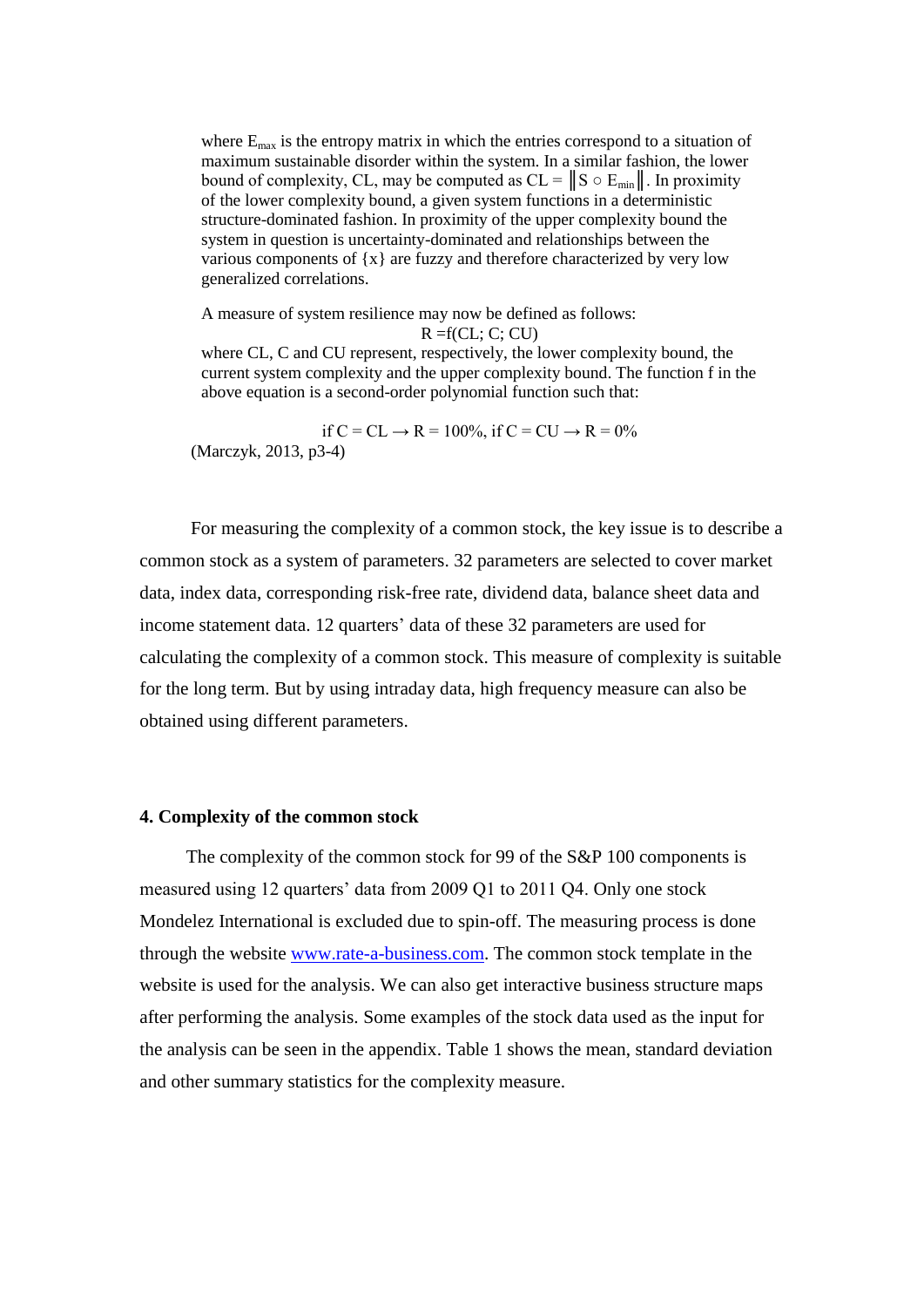| Complexity            |         |  |  |  |  |  |
|-----------------------|---------|--|--|--|--|--|
|                       |         |  |  |  |  |  |
| Mean                  | 15.35   |  |  |  |  |  |
| <b>Standard Error</b> | 0.36    |  |  |  |  |  |
| Median                | 15.31   |  |  |  |  |  |
| Mode                  | 15.49   |  |  |  |  |  |
| Standard Deviation    | 3.57    |  |  |  |  |  |
| Sample Variance       | 12.74   |  |  |  |  |  |
| Kurtosis              | $-0.06$ |  |  |  |  |  |
| Skewness              | 0.39    |  |  |  |  |  |
| Range                 | 17.4    |  |  |  |  |  |
| Minimum               | 9.32    |  |  |  |  |  |
| Maximum               | 26.72   |  |  |  |  |  |
| Count                 | 99      |  |  |  |  |  |

Table 1: Descriptive statistics of the complexity measure for S&P 100 components

 Comparing complexity estimates across stocks, Target Corporation(TGT) has the lowest complexity, which is consistent with its business of operating mainstream discount stores across the United States. The company with the highest complexity is EMC corporation. It can be explained by its business of data storage, virtualization and cloud computing. Besides that the top three companies(EMC, Apple and Amazon) with the highest complexity are all technology companies. This is a really volative industry filled with opportunities as well as risks. Many of the high-tech companies in 1980 disappear today. The standard deviation of 3.57 also reflects the cross-sectional difference in common stock complexities. It's nonnegligible but not very significant when this value is compared with the mean complexity of 15.35 and median complexity of 15.31.

## **5. Comparison of different risk factors for the whole sample**

#### 1) Background information for three tests

 Due to the high uncertainty and the danger in the prediction of equity returns, we don't intend to explain the equity return by one or a combination of several variables. It's well known that psychological effect must be taken into consideration for analyzing the market. Instead, we'd like to see which variables can help provide information in the understanding of the cross-sectional difference in common stock returns. Three different kinds of criteria will be used to evaluate the effectiveness and relative importance of different risk factors. The three criteria: correlation between the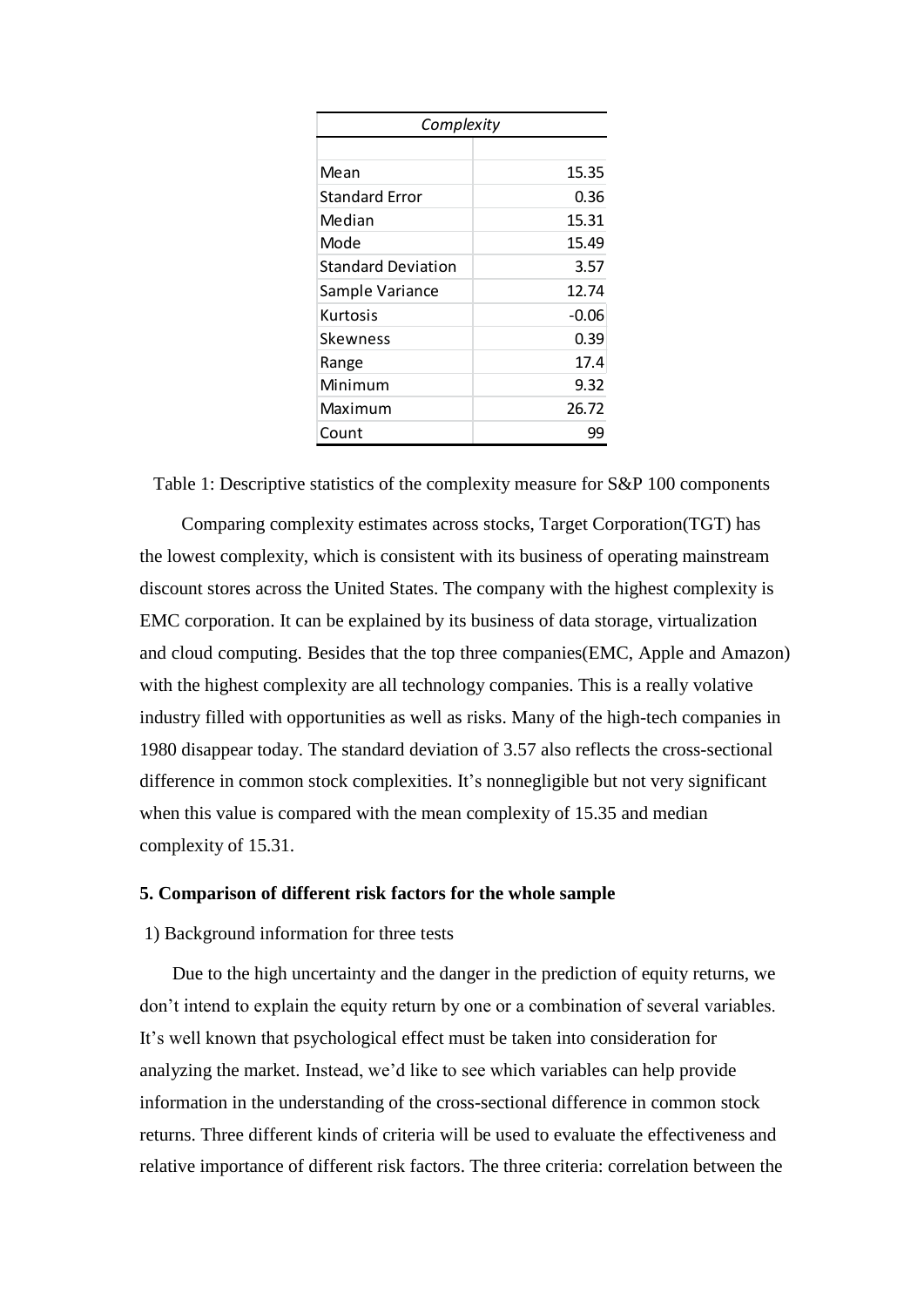factor and the stock return, t statistics of the factor in the multiple regression and the performance of factor-based strategy. Based on the three criteria, we can establish a thorough evaluation of the importance and effectiveness of different risk factors in the specific time period.

 We analyze five risk factors. Size and book-to-market measures are identified by FAMA and FRENCH(1992). Momentum measure is offered by JEGADEESH and TITMAN(1993). The importance of the price information is also confirmed in the field of experimental finance. The complexity and resilience measure are new potential risk factors introduced in this article.

 We explain the measure of momentum, complexity and resilience. Momentum is defined as one year past return. For measuring the complexity and resilience, we use 32 components to describe the common stock(as provided by the common stock template in the appendix). The past three years' data are used to describe every component. Using these data, we can measure complexity and resilience using OntoSpace™. OntoSpace™ is a quantitative complexity management system developed by Ontonix. The test period is from 02.04.2012 to 01.04.2013. It needs to be noticed that there are no major shocks like Lehman Brothers' bankruptcy in this period. The stock return is calculated based on the adjusted closed price of the stock in 02.04.2012 and 01.04.2013. The bid-ask spread and the problem of liquidity can be neglected due to the return period of 1 year. During this period, the stock with the highest return in the sample is Gilead Sciences (GILD) with the return of 96.72%. The stock with the lowest return in the sample is Apple (AAPL) with the return of - 29.64%. By comparison, S&P 500 goes up 10.09% during this period. Besides that, Target Corporation (TGT) has the return of 20.5% while EMC Corporation (EMC) has the return of -20.67%. If you long the least complexity stock and short the highest complexity stock, a significant return can be obtained. This also reflects the role complexity plays in determining stock returns. We use the data of 02.04.2012 to measure size, book-to-market ratio, and momentum and determine the components of the test stocks. Due to the gap between accounting data and market data, we use the 12 quarterly data(from 2009 Q1 to 2011 Q4) to measure complexity and resilience. And the test sample is 99 components of the S&P 100 index. Mondelez International is excluded because the spin-off from Kraft Foods makes the data uncomparable. Due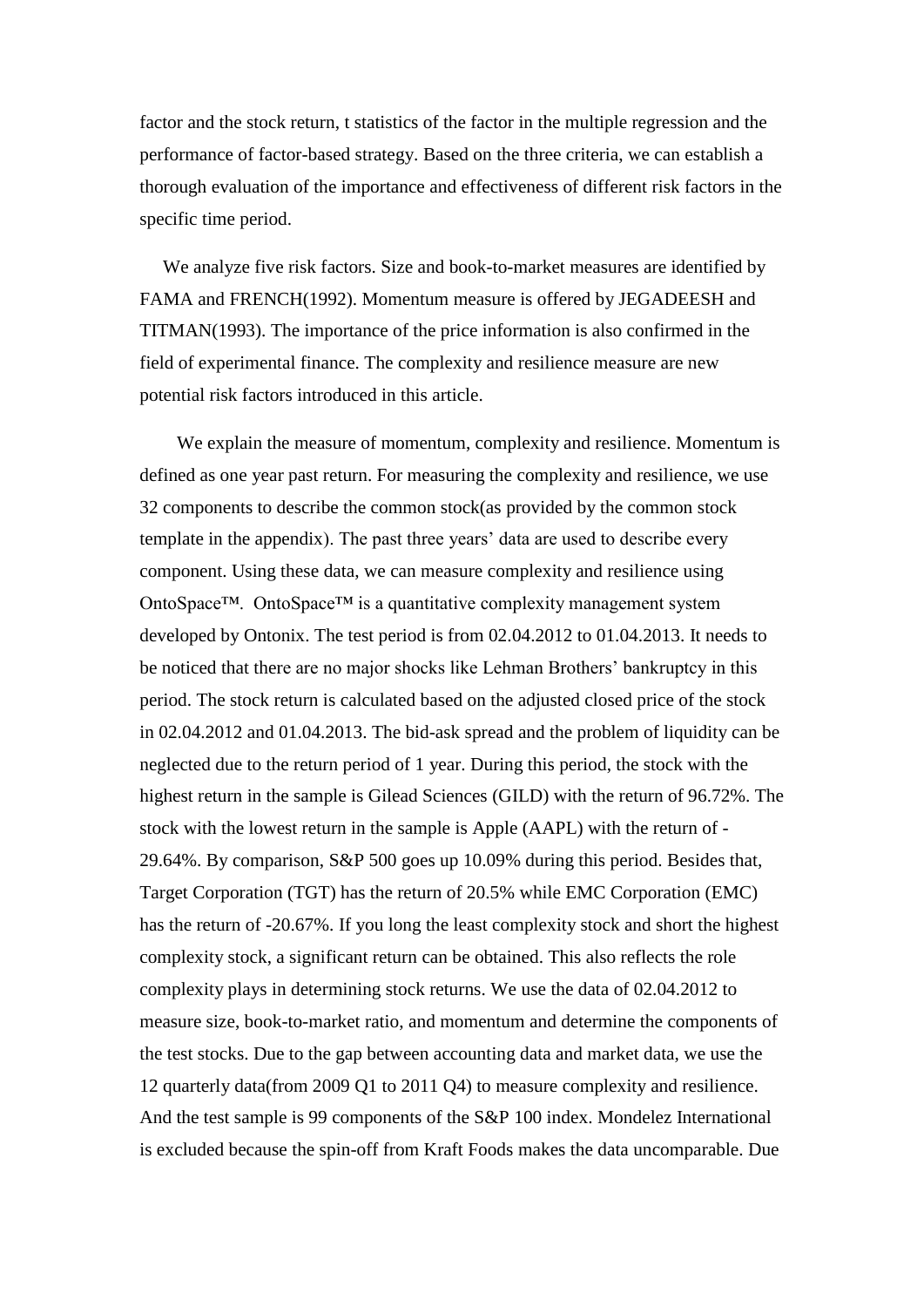to the restriction of the computing power, we use only 99 stocks for one single period to perform the test. It can be seen like the first phase in the FDA drug approval.

2) Test 1

 In table 2, five risk factors are compared via their correlation with stock return. Two measures (book-to-market ratio and resilience) have almost no correlation with stock returns. Size and complexity have negative relationship with stock return. And momentum has positive correlation with the stock return. The ranking of the relative importance of the three nontrivial risk factors are size, complexity and momentum.

 In figure 1, we can see more clearly the relationship between complexity and 1 year return. The slightly negative trend can be seen clearly and the negative relationship is more significant in the right end of the horizontal axis.

| Correlation between size and 1 year return           |            |  |  |  |
|------------------------------------------------------|------------|--|--|--|
| Correlation between book-to-market and 1 year return | 0.004104   |  |  |  |
| Correlation between complexity and 1 year return     | $-0.18105$ |  |  |  |
| Correlation between resilience and 1 year return     | $-0.01487$ |  |  |  |
| Correlation between momentum and 1 year retrun       | 0.112042   |  |  |  |

Table 2: Correlation between risk factors and stock return



Figure 1: Scatter plot for complexity of the common stock and 1 year return of the

stock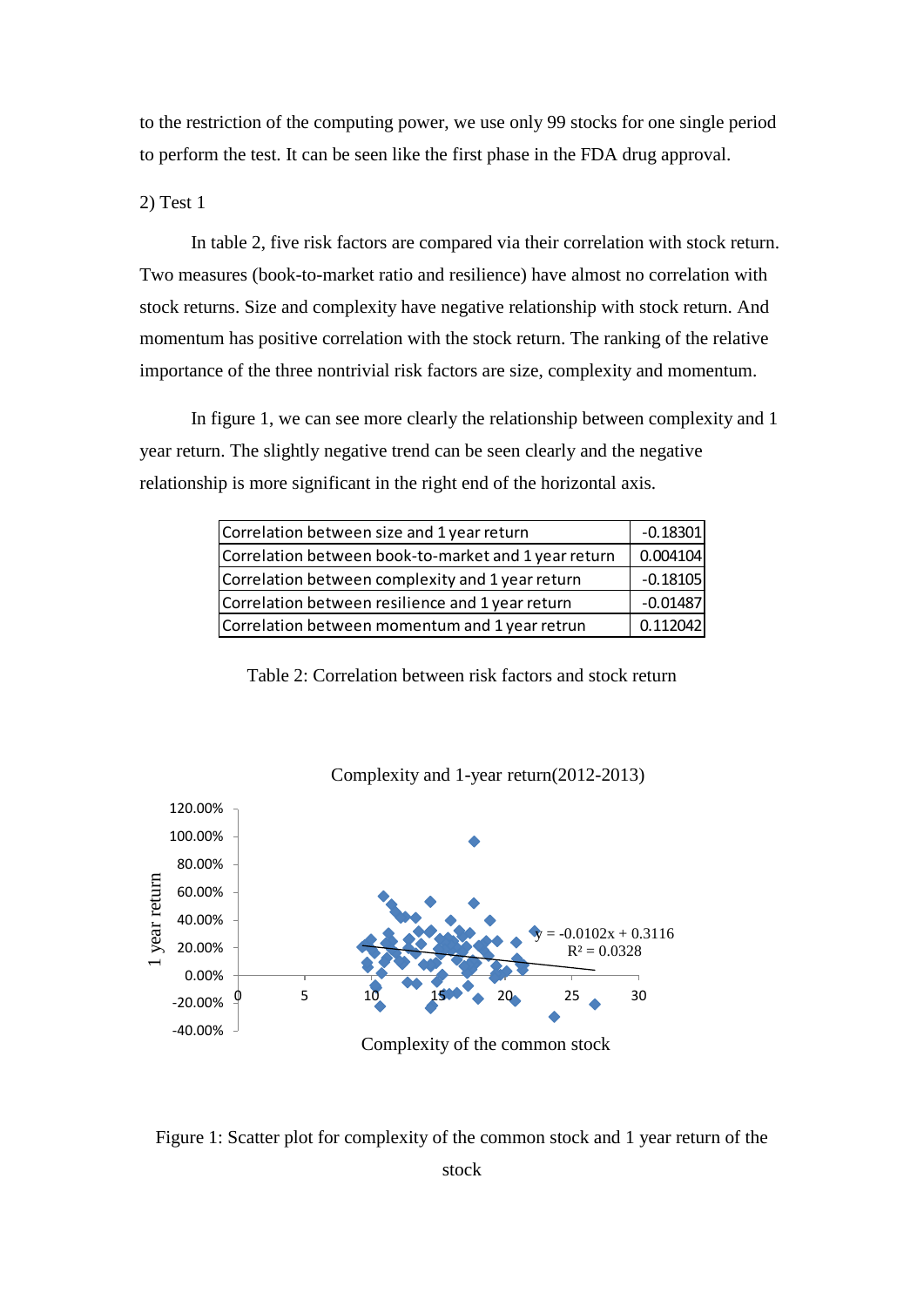#### 3) Test 2

 Next, we evaluate different risk factors via multiple regression. The return variable is regressed against different risk factors for several models and the one with the highest adjusted R-square value is chosen. As can be seen in table 3, in the regression with all five risk factors, only three factors(size, complexity and momentum) have the absolue value of t statistic larger than 1. This suggests attempting regression with these three risk factors (size, complexity and momentum)

| <b>Risk factors</b> | t Stat   |
|---------------------|----------|
| Intercept           | 0.557    |
| <b>Size</b>         | $-1.942$ |
| book-to-market      | 0.119    |
| Complexity          | $-1.448$ |
| Resilience          | 0.778    |
| Momentum            | 1.578    |

Table 3: t-statistic in the multiple regression including all five risk factors

 The result of the regression is presented in table 4. All three factors have t statistics with absolute value larger than 1.5. In particular the t statistic of complexity doesn't change much and is significantly negative, supporting the negative relationship between complexity and cross-sectional returns. Repeating the regression for other combinations of factors also supports the important role of these three factors. In table 5, the multiple regression with these three factors is the best model according to the comparison of the adjusted r-square value. The low value of adjusted r-square value confirms the unpredictability of stock returns. Investors should not make investment decisions only based on several risk factors.

| <b>Risk factors</b> | t Stat   |
|---------------------|----------|
| Intercept           | 3.586    |
| Size                | $-1.905$ |
| Momentum            | 1.825    |
| Complexity          | -1.516   |

Table 4: t-statistic in the multiple regression including three risk factors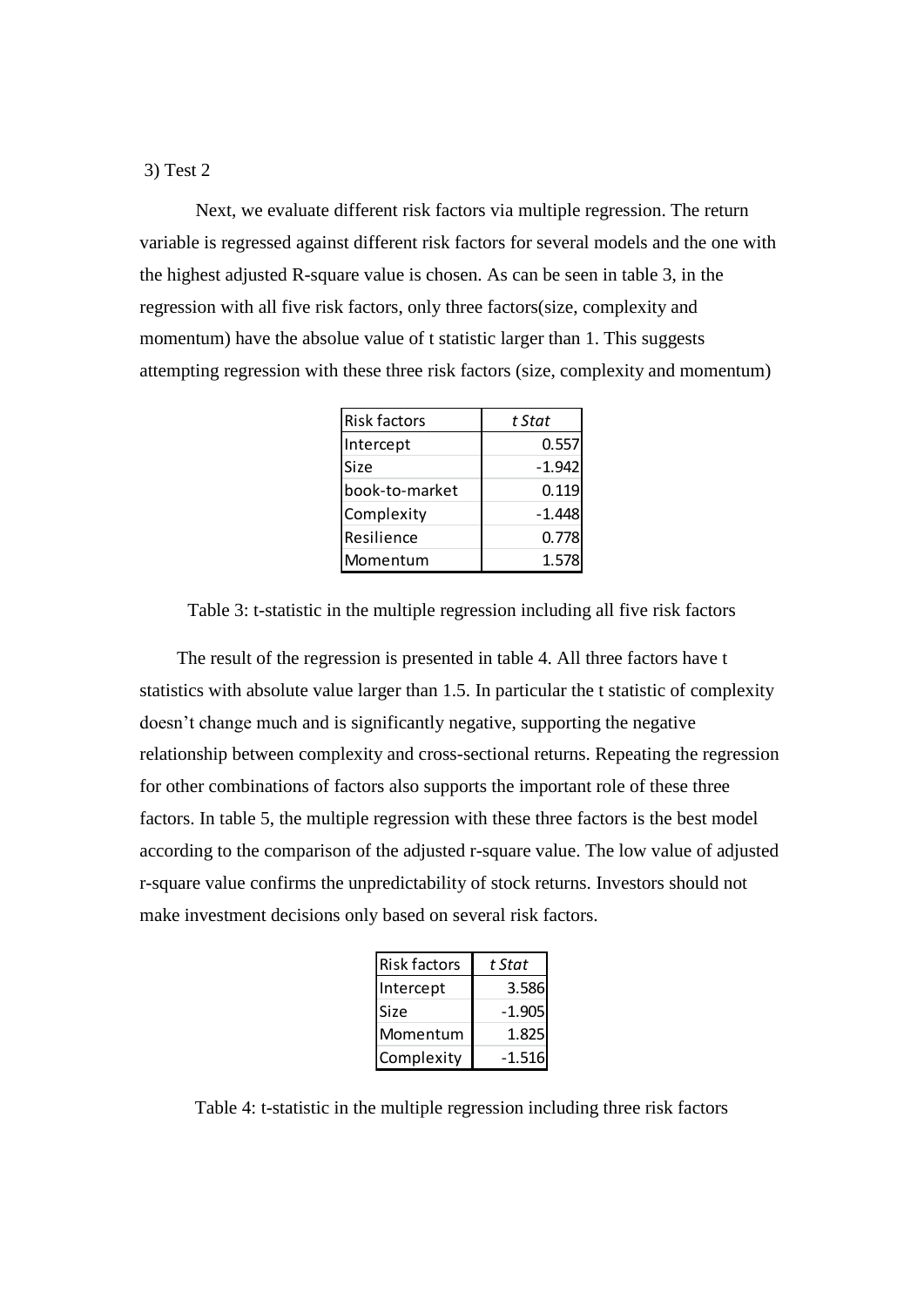| Factors in the model                      | Adjusted R Square |
|-------------------------------------------|-------------------|
| <b>All factors</b>                        | 0.044             |
| Size, Momentum, Complexity and Resilience | 0.054             |
| Size, Momentum and Complexity             | 0.057             |
| Size, Momentum                            | 0.044             |
| Momentum, Complexity                      | 0.031             |
| Size, Complexity                          |                   |

Table 5: Adjusted r-square value for different regression models

 Finally we find size, momentum and complexity have significant importance in determining the cross-sectional returns. This finding is robust to the specification of the regression model. The relative importance of the three factors according to the ranking of the absolute value of the t statistic in the three factor regression model is size, momentum and complexity.

## **6. Comparison of different risk factors for the high complexity group**

 The reason of comparing different risk factors for the high complexity group(with the complexity value no less than the median complexity value) is that the complexity measure is significantly important as an early warning for turbulent companies. This can be seen from figure 2. The strength of relationship can be compared with another two important measures(size and book-to-market ratio) by comparing figure 2 with figure 3 and figure 4.



### Complexity and Return by complexity type

Complexity



groups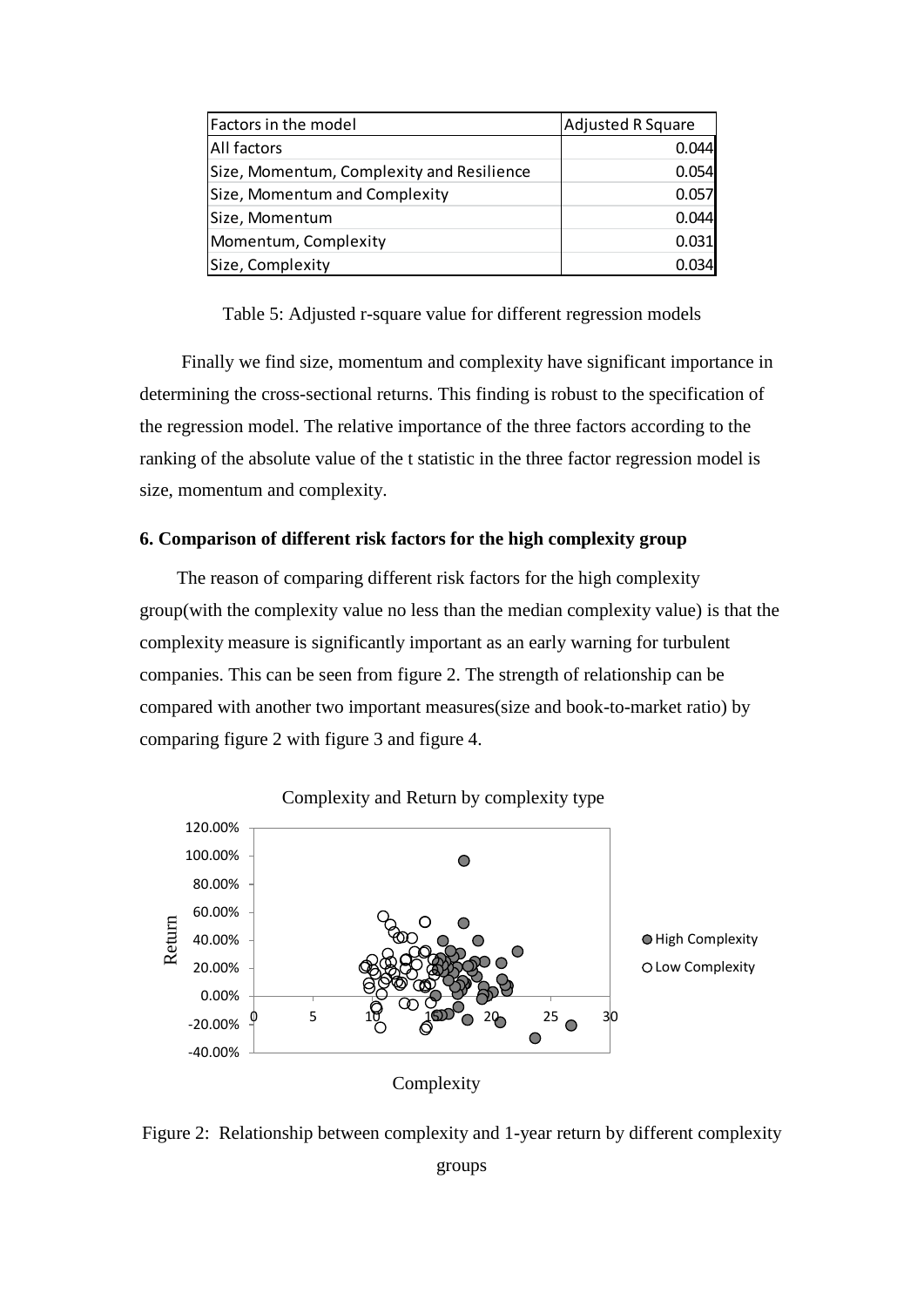

Figure 3: Relationship between size and 1-year return by different size groups



Ratio of book equity to market equity

 Figure 4: Relationship between size and book-to-market ratio by different book-tomarket ratio groups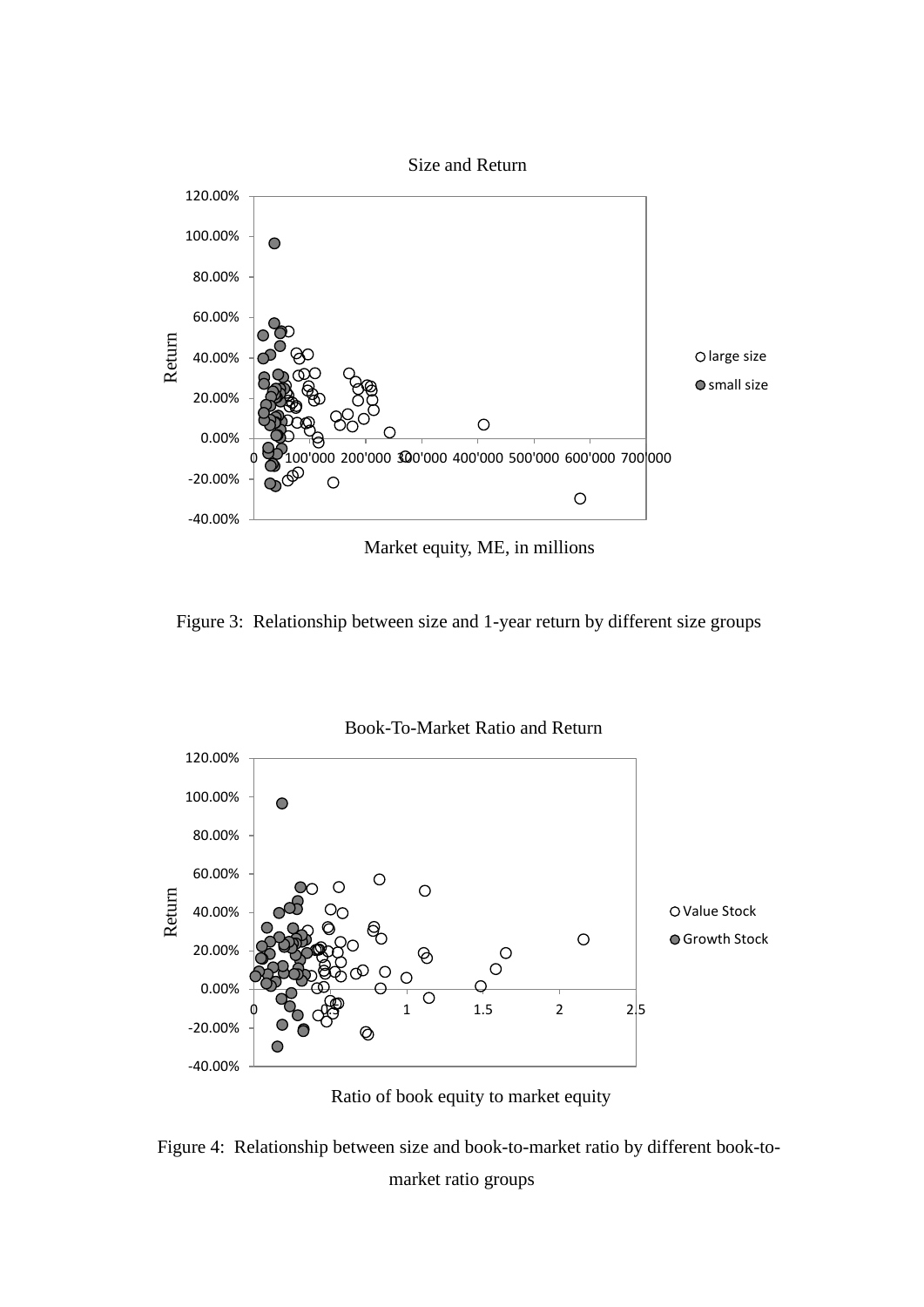For the common stock with the low complexity value or simple operations, the measure is not so important. And the complexity measure is very important for complex and fragile companies. This can be confirmed by the table 6 and figure 5. In table 6, five factors' correlations with the return are compared. We can see that complexity ranks first and the ranking of the relative importance of the three nontrivial risk factors are complexity, size and resilience. We can also see the increase of correlation between complexity and 1 year return. By contrast the change of sign for the book-to-market ratio shows the instability of this measure.

| Correlation between size and 1 year return           |            |  |  |  |
|------------------------------------------------------|------------|--|--|--|
| Correlation between book-to-market and 1 year return | $-0.08589$ |  |  |  |
| Correlation between complexity and 1 year return     | $-0.28101$ |  |  |  |
| Correlation between resilience and 1 year return     | $-0.12086$ |  |  |  |
| Correlation between momentum and 1 year retrun       | 0.023852   |  |  |  |

Table 6: Correlation between risk factors and stock return for the high complexity

group



Figure 5: Scatter plot for complexity of the common stock and 1 year return of the stock for the high complexity group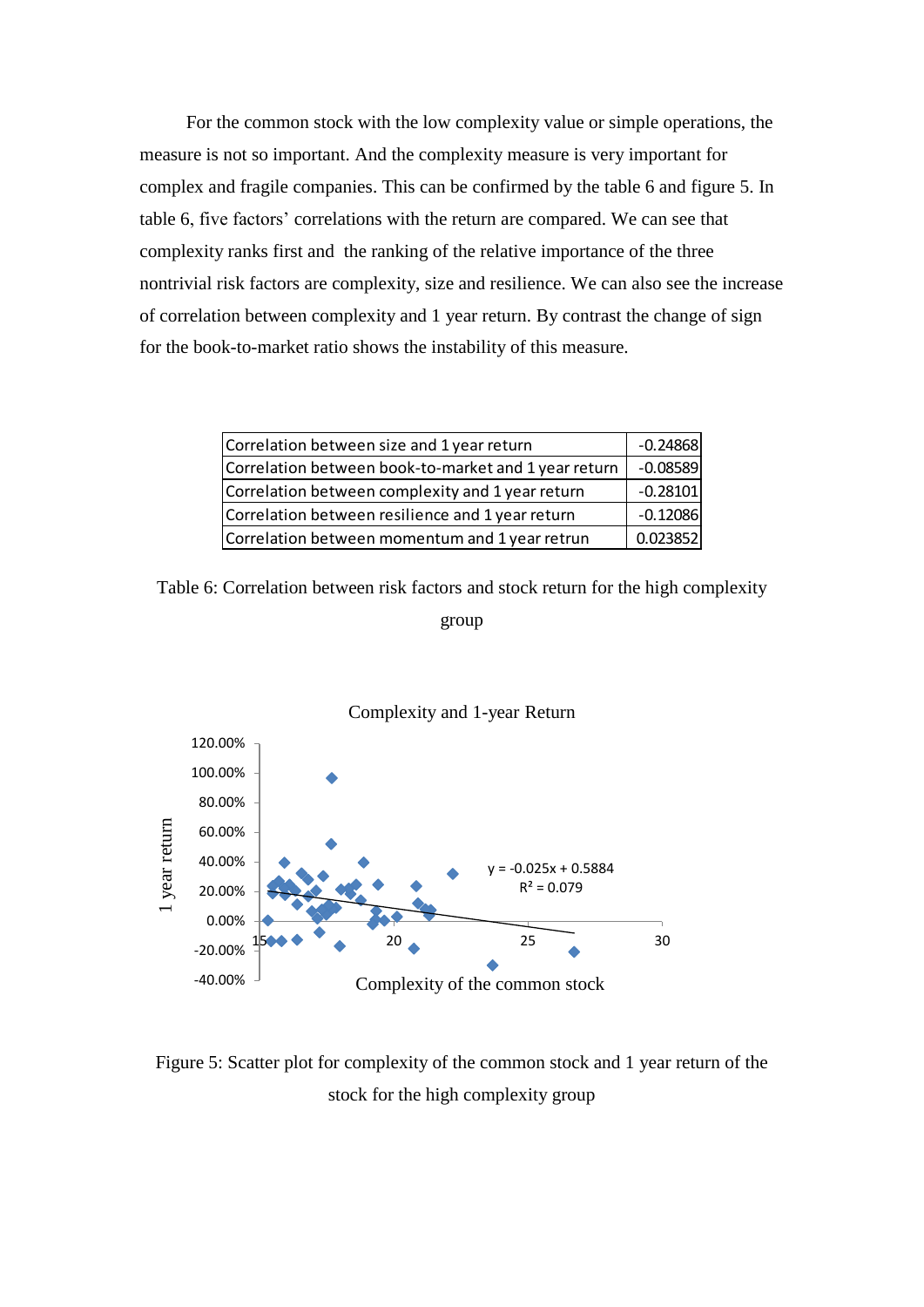Results from multiple regression also confirm this. From Table 7, the ranking of the factors has changed from size, momentum and complexity to complexity, book-tomarket ratio and momentum. These results are consistent with the role complexity plays as an early warning for fragility of the business, which is finally reflected as the highly negative return of the corresponding stock. For instance, the increase of 1 for the complexity value leads to 2 percentage drop in 1 year return on average.

| <b>Risk factors</b> | Coefficient | t Stat   |
|---------------------|-------------|----------|
| Intercept           | 0.580       | 1.123    |
| Size                | 0.002       | 0.009    |
| book-to-market      | 0.000       | $-1.033$ |
| Complexity          | $-0.021$    | $-1.444$ |
| Resilience          | 0.008       | 0.011    |
| Momentum            | $-0.132$    | $-0.745$ |

Table 7: Coefficient and t-statistics in the multiple regression including all risk factors for the high complexity group

# **7. Comparison of different factor-based trading strategies**

 Finally we compare the five factors based on the performance of factor-based strategy. This analysis is more relevant because the comparison basis is tradable returns. In constructing the portfolio, we divide all stocks into two subgroups with same number of stocks based on the ranking of the risk factor. Then we calculate the difference between the return of the group with large values in the risk factor and the return of the group with small values in the risk factor. To decide the weighting of each stock in the subgroup, we choose the naive 1/N portfolio strategy. This strategy is validated by DeMiguel, Garlappi and Uppal(2009). They find that among 14 models examined (including CAPM and CAPM-derived model), no one performs better than 1/N rule out of sample consistently. Table 8 shows the performance of these subgroups. We can rank these factors based on the difference of return between the two factor-based subgroups. The ranking result is momentum, complexity, resilience, size and book-to-market ratio.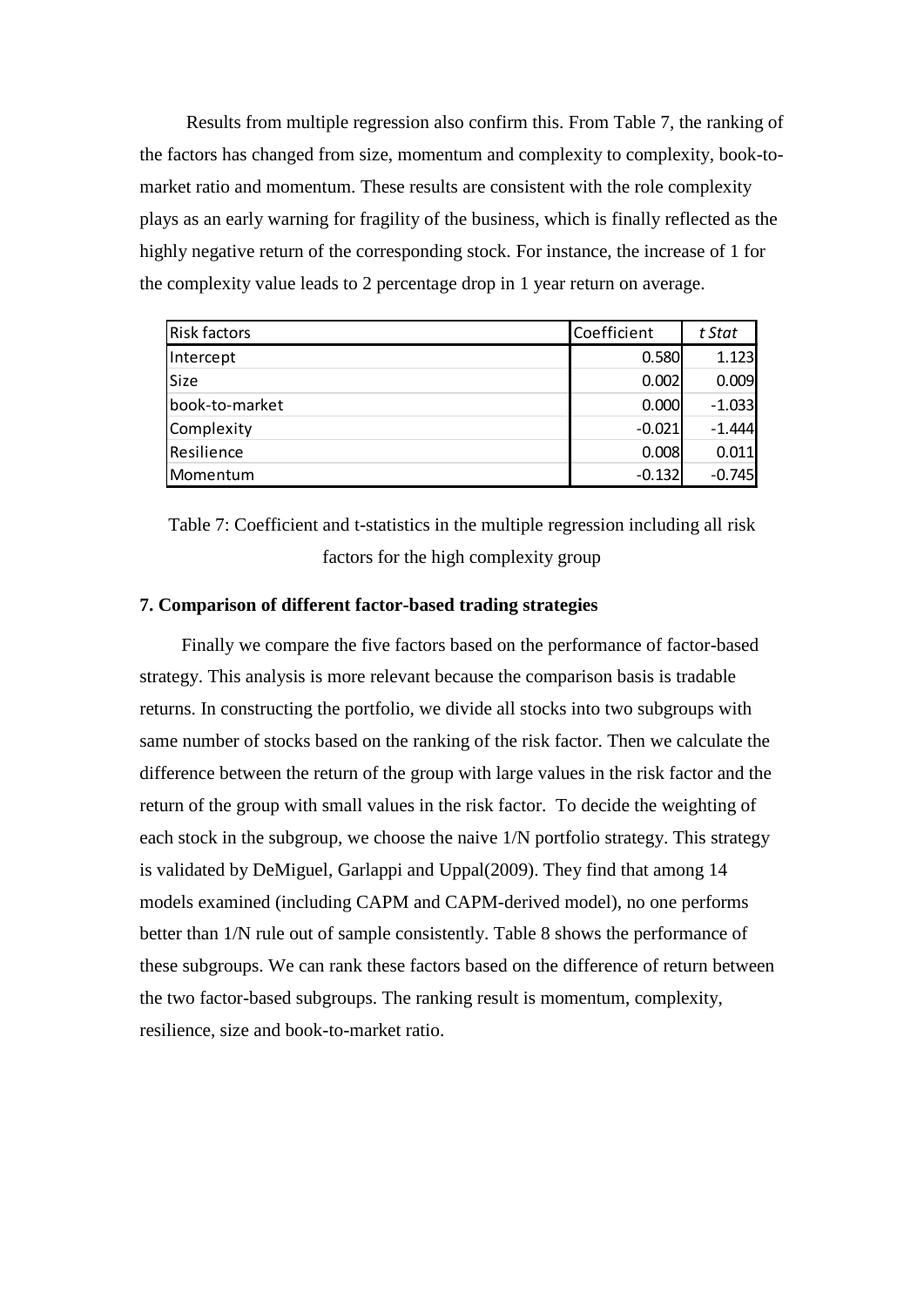| Subgroup Type                                                  | Return   |
|----------------------------------------------------------------|----------|
| Large Cap Subgroup                                             | 14.35%   |
| <b>Small Cap Subgroup</b>                                      | 16.53%   |
| Difference between the two size-based subgroup                 | $-2.18%$ |
| Value Stock Subgroup                                           | 14.66%   |
| <b>Growth Stock Subgroup</b>                                   | 16.14%   |
| Difference between the two book-to-market ratio based subgroup | $-1.48%$ |
| High Complexity Subgroup                                       | 13.59%   |
| Low Complexity Subgroup                                        | 17.82%   |
| Difference between the two complexity-based subgroup           | $-4.22%$ |
| High Resilience Subgroup                                       | 14.08%   |
| Low Resilience Subgroup                                        | 16.81%   |
| Difference between the two resilience-based subgroup           | $-2.74%$ |
| High Momentum Subgroup                                         | 19.63%   |
| Low Momentum Subgroup                                          | 11.13%   |
| Difference between the two momentum-based subgroup             | 8.50%    |

#### Table 8: Average return for different subgroups

 Based on these three tests, we can see that size, complexity and momentum stand out in this period. We would like to explore better the interaction of different factors. We divide the components into different subgroups. Then within each subgroup we compare the average return for different subgroups based on different risk factors.

 From table 9, we can firstly see the large uncertainty in stock returns. Then we can see in the large cap group and high complexity group, complexity-based portfolio performs well. This is consistent with the idea that the fragility of highly complex and large business can lead to low returns. It also shows complexity is an early warning sign for the crisis. The measure and monitor of complexity is especially important for those large cap and high complexity companies. For investors, complexity-based trading strategy performs much better in these groups. And avoid investing in those highly complex and fragile companies is a good advice. These companies are very vulnerable to external shocks. From table 10, we can do a summary of the return difference of different factors in different subgroups. We can see if we only consider average return, momentum factor performs best. If we consider both average return and standard deviation, then the complexity factor performs best. In summary, complexity is an important factor for stock returns during the sample period.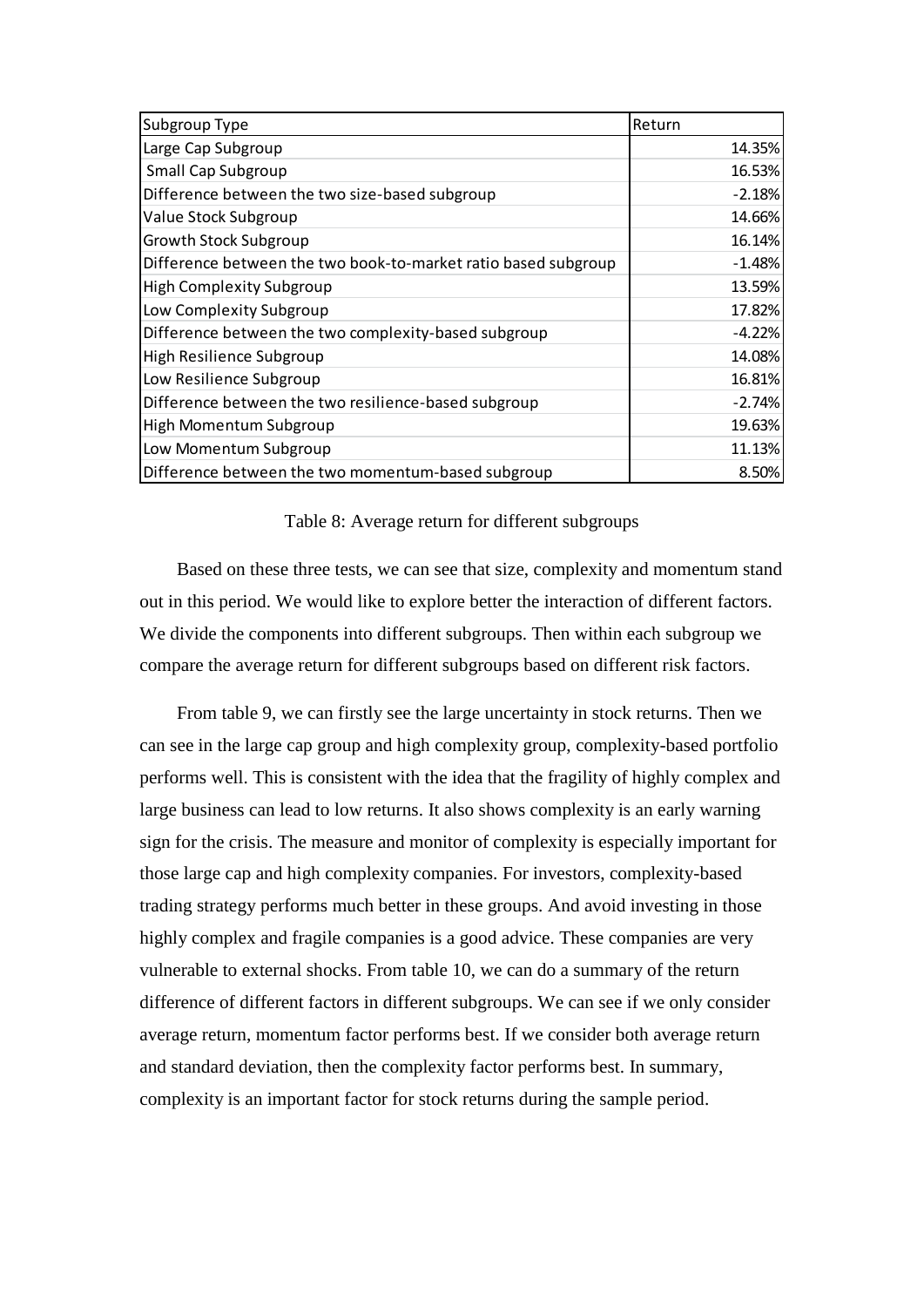| Return                         | large cap |          | small cap high complexity |        | low complexity   high momentum | low momentum |
|--------------------------------|-----------|----------|---------------------------|--------|--------------------------------|--------------|
| Large Cap Subgroup             | 11.66%    | 16.32%   | 11.51%                    | 18.72% | 13.06%                         | 14.30%       |
| Small Cap Subgroup             | 16.72%    | 17.10%   | 16.19%                    | 16.23% | 26.65%                         | 8.80%        |
| Difference based on size       | $-5.06%$  | $-0.78%$ | $-4.68%$                  | 2.49%  | $-13.59%$                      | 5.50%        |
| High Complexity Subgroup       | 8.92%     | 17.25%   | 8.17%                     | 17.88% | 18.05%                         | 9.02%        |
| Low Complexity Subgroup        | 19.39%    | 16.21%   | 15.55%                    | 17.75% | 22.60%                         | 14.09%       |
| Difference based on complexity | $-10.46%$ | 1.04%    | $-7.38%$                  | 0.13%  | $-4.55%$                       | $-5.07%$     |
| High Momentum Subgroup         | 14.92%    | 29.01%   | 18.49%                    | 24.38% | 13.30%                         | 16.37%       |
| Low Momentum Subgroup          | 15.25%    | 4.45%    | 7.61%                     | 10.56% | 26.44%                         | 5.46%        |
| Difference based on momentum   | $-0.33%$  | 24.56%   | 10.88%                    | 13.82% | $-13.14%$                      | 10.91%       |

Table 9: Average return for different subgroups within the specific subgroup

|                  | Average Return | Standard deviation |
|------------------|----------------|--------------------|
| <b>Size</b>      | $-2.69\%$      | 6.72%              |
| Complexity       | $-4.38\%$      | 4.39%              |
| <b>IMomentum</b> | 7.78%          | 12.97%             |

Table 10: Summary of the performance of size-based strategy (the return is 1 year return)

#### **8. Conclusions**

 Our results show that among five plausible measures, three measures (size, complexity and momentum) stand out as the factors that can influence stock returns. Using data from 2009 to 2013, we find that the rise of complexity has negative relationship with stock returns. We also find the complexity-based trading strategy can provide more stable returns than size-based strategy and momentum-based strategy. That means investors may require a premium for high complexity stocks. However, it remains to be investigated whether these findings are specific to the sample period. Meanwhile the unpredictability of stock returns is also significant based on the study. Investors should be cautious about making investment decisions based on several risk factors.

 Excessive complexity implies fragility. That might be the reason that complexity has negative relationship with equity returns. This is confirmed by the fact that the complexity-based strategy performs better in the large cap group and the high complexity group.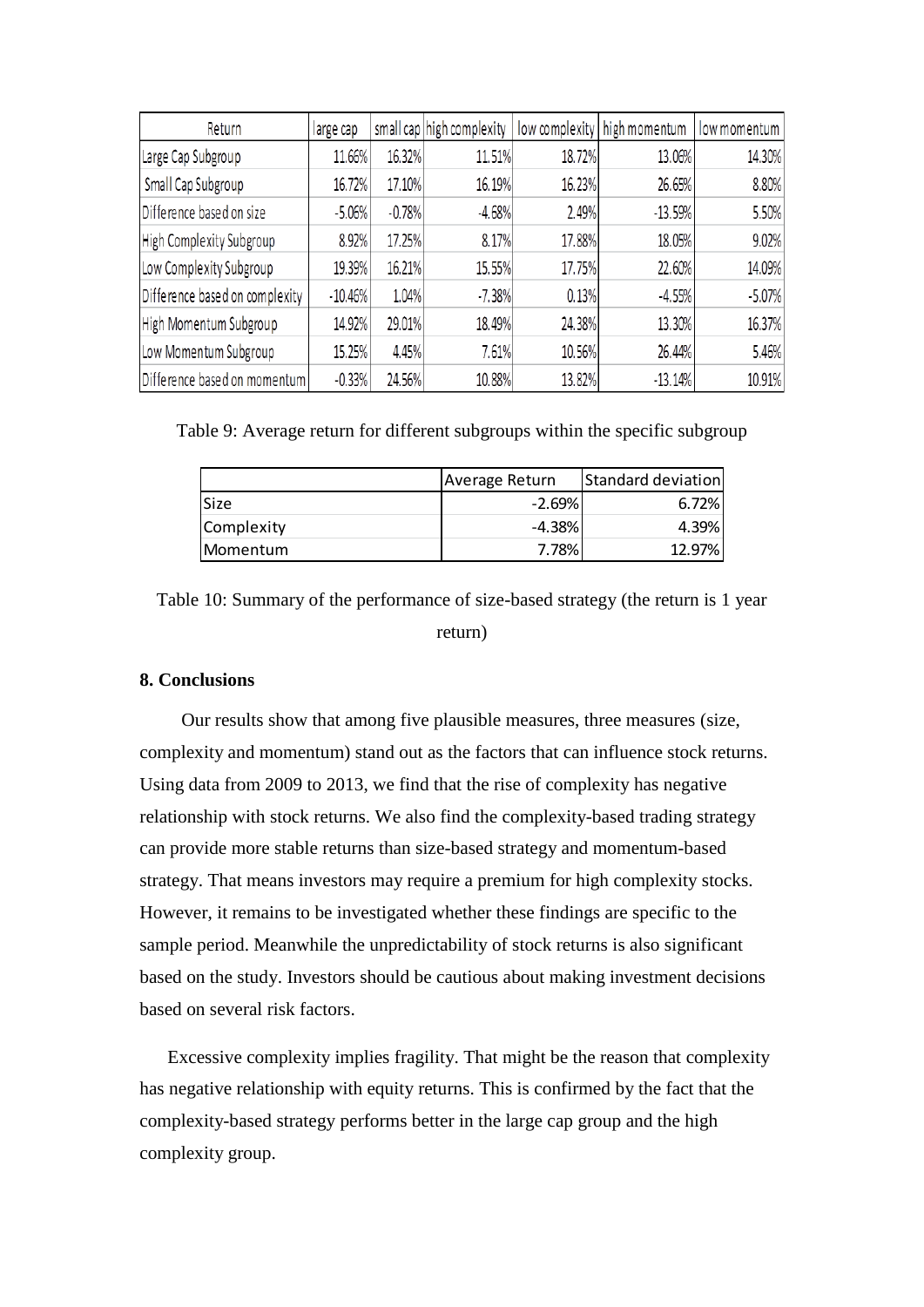In this work, we find that besides two well-known measures (size and momentum), complexity provides significant information relating to the stock returns. The study opens up new doors into factor investing as well as the measure of complexity in the bond and foreign exchange market.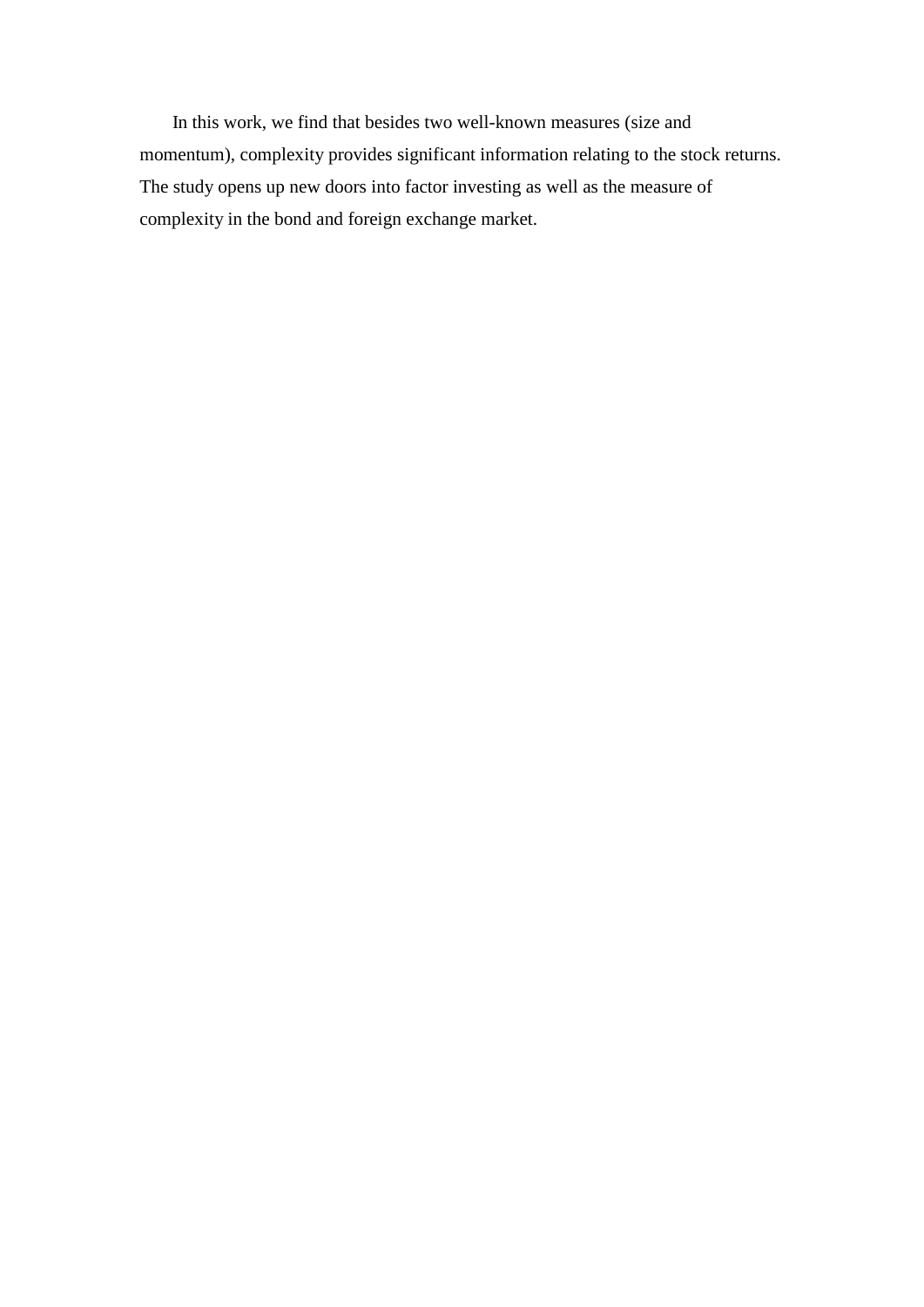#### **References**

1. Blitz, David, Falkenstein, Eric G. and Van Vliet, Pim. Explanations for the Volatility Effect: An Overview Based on the CAPM Assumptions (May 28, 2013). Available at SSRN: http://ssrn.com/abstract=2270973

2. DeMiguel, V., Garlappi, L., Uppal,R., 2009. Optimal Versus Naive Diversification: How Inefficient is the 1/N portfolio strategy. The Review of Financial Studies, 22(5), pp. 1915-1953.

3. Fama, E., French, K., 1992. "The Cross-Section of Expected Stock Returns", The Journal of Finance, 47, pp. 427-465.

4. Fama, E., French, K., 1993. Common risk factors in the returns on stocks and bonds. Journal of Financial Economics 33, pp. 3-56.

5. Goyal, A, 2012. Empirical cross-sectional asset pricing: a survey. Financial Markets and Portfolio Management, Volume 26, Issue 1, pp. 3-38.

6. JEGADEESH, N. , SHERIDAN,T., 1993. Returns to buying winners and selling losers: Implications for stock market efficiency. The Journal of Finance, 48, pp. 65-91.

7. Marczyk, J., 2011. A new theory of risk and rating. UNI Service, Trento, pp. 29.

8. Marczyk, J., 2013. On the resilience and stability of banks and systems of banks: a quantitative approach to systemic risks. Technical Note, Ontonix. http://www.ontonix.com/ardocCM/files/3/file/Systemic\_Risks\_Resilience.pdf

9. Mariotti, J., 2008. The complexity crisis: Why too many products, markets, and customers are crippling your company—and what to do about it. Adams Media, Avon, MA

10. Meucci, A., 2008. Fully Flexible Views: Theory and Practice. Risk, Vol. 21, No. 10, pp. 97-102.

11. Preis, T., Moat, H., Stanley, H., 2013. Quantifying Trading Behavior in Financial Markets Using Google Trends. Scientific Reports 3, Article number: 1684.

12. Zolli, A., 2012. Want to build resilience? Kill the complexity(blog post). http://blogs.hbr.org/cs/2012/09/want\_to\_build\_resilience\_kill\_the\_complexity.html,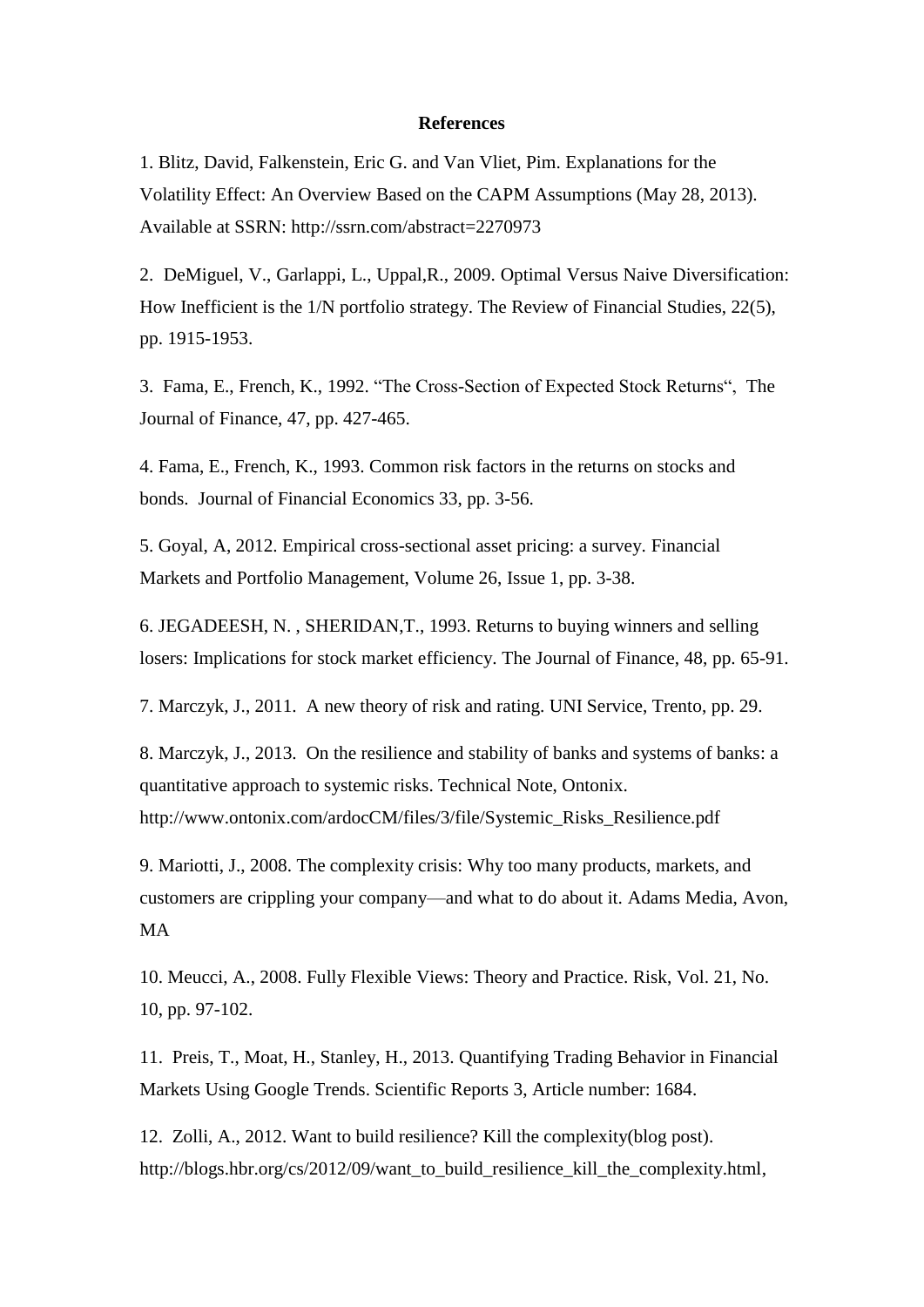#### **Appendix 1. 32 parameters for the Common Stock Template**

Market Capitalization P/E Ratio Return on S&P 500 Return on Nasdaq Return on FTSE 100 Inflation Treasury return Return on stock Average Trading Volume Close price High price Low price Dividend Assets Cash and cash equivalents Short-term investments Total Inventories Accounts receivable Total current assets Total Intangible assets Debt in current liabilities Goodwill Income taxes Total preferred stock Total cost of goods sold Total depreciation and amortization Research and development expense Selling, General and Administrative expenses Foreign exchange income(Loss) Non-operating income(expense) Net income Total long term investments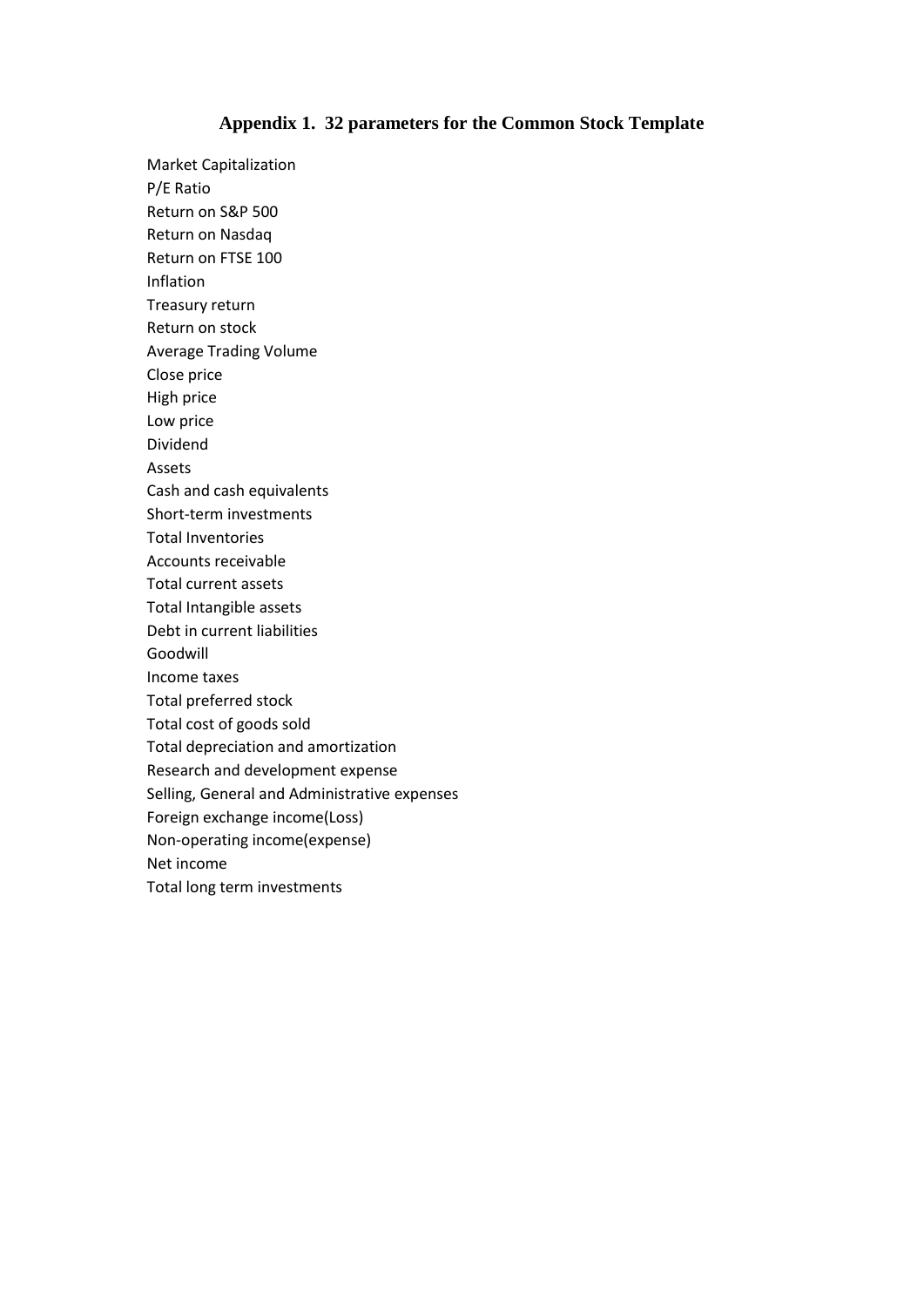| PARAMETER                                    | 2009 01   | 2009 Q2   | 2009 Q3   | 2009 04   | 2010 01   | 2010 02   | 2010 Q3   | 2010 04   | 201101   | 2011 Q <sub>2</sub> | 2011 Q3                                 | 2011 04        |
|----------------------------------------------|-----------|-----------|-----------|-----------|-----------|-----------|-----------|-----------|----------|---------------------|-----------------------------------------|----------------|
| Market Capitalization                        | 109903.77 | 133400.35 | 157152.22 | 197012.28 | 180499.55 | 141766.85 | 167850.04 | 190843.16 |          |                     | 189011.24 163392.62 166747.81 209849.68 |                |
| P/E Ratio                                    | 25.44     | 29.24     | 32.03     | 30.38     | 25.80     | 19.32     | 21.35     | 22.58     | 22.78    | 18.26               | 17.55                                   | 21.70          |
| Return on S&P 500                            | 5.68%     | 13.14%    | 4.93%     | 3.64%     | 10.51%    | $-7.17%$  | 7.41%     | 8.69%     | 6.03%    | $-5.23%$            | $-3.02%$                                | 4.72%          |
| Return on Nasdag                             | 16.32%    | 15.21%    | 3.37%     | 5.00%     | 14.62%    | $-8.39%$  | 11.21%    | 7.68%     | 6.42%    | $-4.08%$            | $-2.61%$                                | 4.82%          |
| Return on FTSE 100                           | 2.27%     | 8.59%     | 9.46%     | 2.85%     | 7.03%     | $-5.32%$  | 7.93%     | 3.31%     | 3.53%    | $-4.20%$            | $-4.66%$                                | 2.48%          |
| Inflation                                    | 0.40%     | 0.75%     | 0.76%     | 0.45%     | 0.14%     | 0.32%     | 0.54%     | 0.80%     | 0.88%    | 0.58%               | 0.26%                                   | 0.62%          |
| Treasury return                              | 0.05%     | 0.05%     | 0.03%     | 0.01%     | 0.04%     | 0.03%     | 0.04%     | 0.04%     | 0.03%    | 0.01%               | 0.00%                                   | 0.00%          |
| Return on stock                              | 13.14%    | 21.13%    | 17.61%    | 25.03%    | $-8.53%$  | $-21.54%$ | 18.17%    | 12.97%    | $-1.21%$ | $-13.70%$           | 1.71%                                   | 25.41%         |
| Average Trading Volume                       | 5744167   | 3564867   | 2814967   | 2596567   | 3842633   | 3567533   | 2963600   | 3000233   | 2722000  | 2935900             | 3980200                                 | 3179333        |
| Close price                                  | 348.06    | 421.59    | 495.85    | 619.98    | 567.12    | 444.95    | 525.79    | 593.97    | 586.76   | 506.38              | 515.04                                  | 645.9          |
| High price                                   | 381       | 447.34    | 507       | 625.99    | 629.51    | 597.84    | 536.849   | 630.85    | 642.96   | 595.19              | 627.4992                                | 646.76         |
| Low price                                    | 282.75    | 340.61    | 395.9801  | 482.6     | 520       | 444.72    | 433.63    | 518.8501  | 551.2801 | 473.02              | 490.86                                  | 480.596        |
| Dividend                                     | 0.00      | 0.00      | 0.00      | 0.00      | 0.00      | 0.00      | 0.00      | 0.00      | 0.00     | 0.00                | 0.00                                    | $0.00\,$       |
| Assets                                       | 33513.029 | 35158.76  | 37702.845 | 40496.778 | 42871     | 48045     | 53342     | 57851     | 59960    | 64861               | 69088                                   | 72574          |
| Cash and cash equivalents                    | 10426.291 | 11911.351 | 12087.115 | 10197.588 | 9192      | 10713     | 11257     | 13630     | 12415    | 10320               | 10630                                   | 9983           |
| Short-term investments                       | 7358.642  | 7432.655  | 9907.276  | 14287.187 | 17322     | 19346     | 22998     | 21345     | 24260    | 28798               | 31930                                   | 34643          |
| <b>Total Inventories</b>                     | 0         | 0         | 0         | 0         | 0         | 0         | 0         | 0         | 0        | 0                   | 0                                       | 0              |
| Accounts receivable                          | 2543.105  | 2847.755  | 2879.604  | 3201.715  | 3084      | 3617      | 3844      | 5002      | 4818     | 5843                | 5861                                    | 6172           |
| Total current assets                         | 22080.802 | 23834.853 | 26353.544 | 29166.958 | 31132     | 35161     | 39447     | 41562     | 43310    | 46442               | 50042                                   | 52758          |
| Total Intangible assets                      | 5740.659  | 5693.299  | 5672.465  | 5677.503  | 5912      | 6692      | 7092      | 7300      | 7324     | 8058                | 8463                                    | 8924           |
| Debt in current liabilities                  | 0         | 0         | 0         | 0         | 0         | 0         | 2122      | 3465      | 3216     | 1217                | 1218                                    | 1218           |
| Goodwill                                     | 4830.315  | 4836.913  | 4849.217  | 4902.565  | 5122      | 5788      | 6099      | 6256      | 6308     | 6677                | 6989                                    | 7346           |
| Income taxes                                 | 466.973   | 371.631   | 427.566   | 594.571   | 551       | 594       | 547       | 599       | 594      | 580                 | 630                                     | 785            |
| Total preferred stock                        | 0         | 0         | 0         | 0         | 0         | 0         | 0         | 0         | 0        | 0                   | 0                                       | 0              |
| Total cost of goods sold                     | 1702.175  | 1732.489  | 1851.838  | 2051.383  | 2125      | 2131      | 2209      | 2571      | 2540     | 2718                | 2889                                    | 3204           |
| Total depreciation and amortization          | 399.329   | 375.482   | 374.402   | 357.017   | 327       | 336       | 343       | 375       | 396      | 453                 | 489                                     | 499            |
| Research and development expense             | 641.643   | 707.626   | 757.524   | 736.234   | 818       | 898       | 995       | 1051      | 1226     | 1234                | 1404                                    | 1298           |
| Selling, General and Administrative expenses | 1497.595  | 1541.032  | 1644.893  | 1784.442  | 1835      | 1988      | 2188      | 2512      | 2843     | 2974                | 3285                                    | 3373           |
| Foreign exchange income(Loss)                | $-90.92$  | $-83.701$ | $-73.856$ | $-11.301$ | $-105$    | $-106$    | $-69$     | $-75$     | $-128$   | $-72$               | $-24$                                   | $-155$         |
| Non operating income(expense)                | 6.21      | $-17.718$ | $-7.177$  | 87.688    | 18        | 69        | 168       | 160       | 100      | 217                 | 323                                     | $\overline{2}$ |
| Net income                                   | 1422.828  | 1484.545  | 1638.975  | 1974.1    | 1955      | 1840      | 2167      | 2543      | 1798     | 2506                | 2729                                    | 2704           |
| Total long term investments                  | 100.999   | 93.925    | 110.372   | 128.977   | 154       | 377       | 485       | 523       | 666      | 893                 | 891                                     | 790            |

# **Appendix 2. Examples of stock data used for measuring complexity at www.rate-a-business.com**

Table 11: Data of Google used for measuring the complexity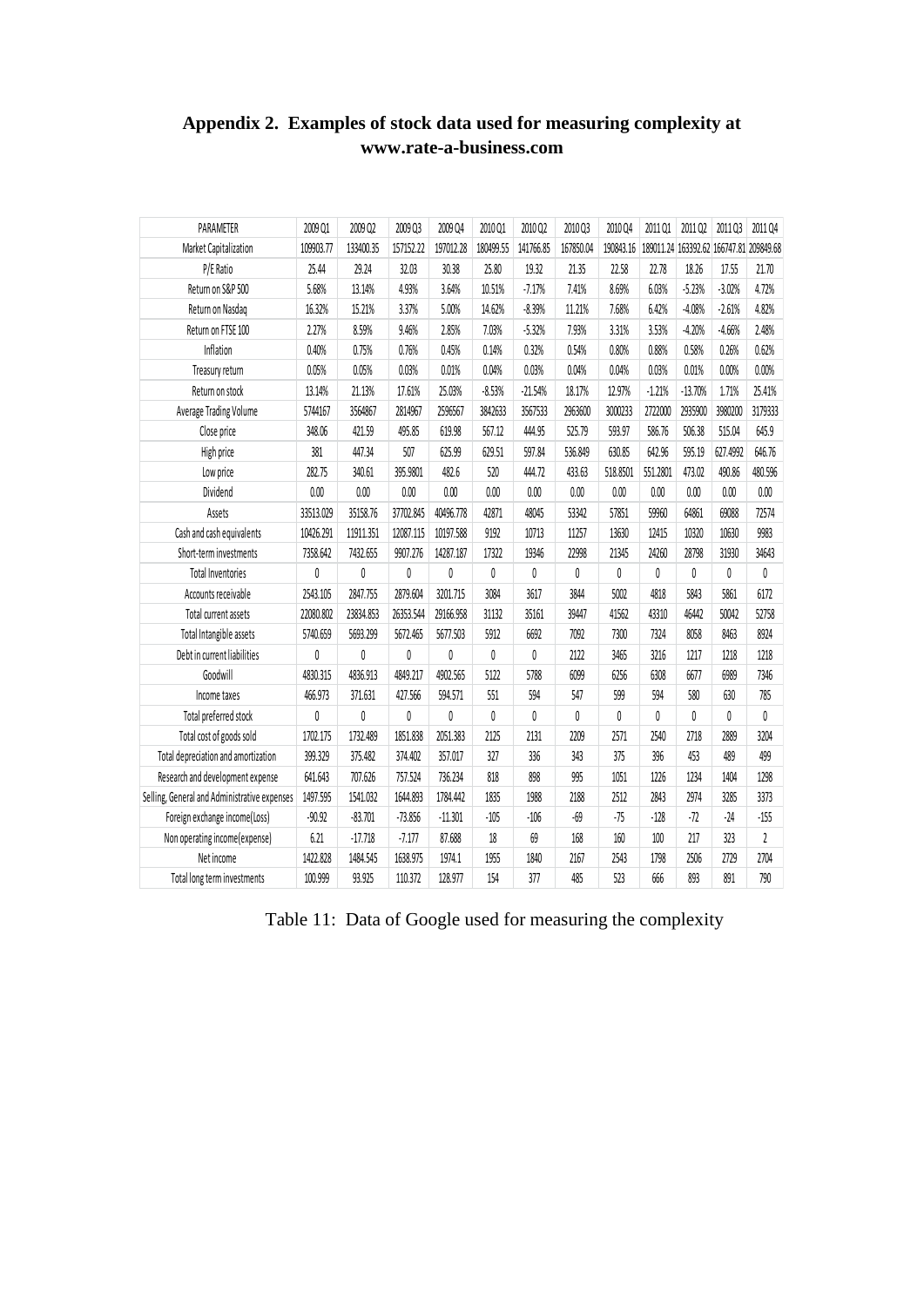| PARAMETER                                    | 2009 Q1  | 2009 Q2  | 2009 Q3  | 2009 Q4        | 2010 Q1  | 2010 Q2   | 2010 Q3  | 2010 Q4      | 2011 Q1  | 2011 Q2  | 2011 Q3      | 2011 Q4        |
|----------------------------------------------|----------|----------|----------|----------------|----------|-----------|----------|--------------|----------|----------|--------------|----------------|
| Market Capitalization                        | 47043.94 | 47041.41 | 58465.40 | 64693.11       | 67060.71 | 59359.25  | 53910.90 | 50180.87     | 61104.60 | 58188.65 | 58854.02     | 69810.45       |
| P/E Ratio                                    | 36.10    | 31.77    | 22.29    | 25.88          | 25.01    | 19.38     | 18.52    | 16.68        | 16.43    | 17.09    | 16.61        | 18.73          |
| Return on S&P 500                            | 5.68%    | 13.14%   | 4.93%    | 3.64%          | 10.51%   | $-7.17%$  | 7.41%    | 8.69%        | 6.03%    | $-5.23%$ | $-3.02%$     | 4.72%          |
| Return on Nasdaq                             | 16.32%   | 15.21%   | 3.37%    | 5.00%          | 14.62%   | $-8.39%$  | 11.21%   | 7.68%        | 6.42%    | $-4.08%$ | $-2.61%$     | 4.82%          |
| Return on FTSE 100                           | 2.27%    | 8.59%    | 9.46%    | 2.85%          | 7.03%    | $-5.32%$  | 7.93%    | 3.31%        | 3.53%    | $-4.20%$ | $-4.66%$     | 2.48%          |
| Inflation                                    | 0.40%    | 0.75%    | 0.76%    | 0.45%          | 0.14%    | 0.32%     | 0.54%    | 0.80%        | 0.88%    | 0.58%    | 0.26%        | 0.62%          |
| Treasury return                              | 0.05%    | 0.05%    | 0.03%    | 0.01%          | 0.04%    | 0.03%     | 0.04%    | 0.04%        | 0.03%    | 0.01%    | 0.00%        | 0.00%          |
| Return on stock                              | 6.21%    | 12.17%   | 11.16%   | 26.75%         | 4.24%    | $-22.16%$ | 5.14%    | $-5.04%$     | 4.81%    | 14.67%   | 1.90%        | 18.72%         |
| Average Trading Volume                       | 9974333  | 10499200 | 5724900  | 7239367        | 5170067  | 10099067  | 6596900  | 6427000      | 6524000  | 6460267  | 6360033      | 4432967        |
| Close price                                  | 55.6     | 62.26    | 69.11    | 87.46          | 91.03    | 70.75     | 74.26    | 70.38        | 73.62    | 84.26    | 85.72        | 101.53         |
| High price                                   | 57.98    | 71.24    | 74.99    | 89.69          | 93.63    | 97.192    | 77.8     | 81.75        | 77.08    | 87.36    | 94.75        | 103.45         |
| Low price                                    | 41.78    | 53.63    | 58       | 66.5452        | 80.54    | 68.29     | 64.9     | 66.5         | 67.51    | 73.11    | 76.11        | 81.71          |
| Dividend                                     | 0.11     | 0.11     | 0.11     | 0.13           | 0.13     | 0.13      | 0.13     | 0.15         | 0.15     | 0.15     | 0.15         | 0.22           |
| Assets                                       | 31964    | 32624    | 32281    | 31715          | 32068    | 32696     | 33408    | 33989        | 34422    | 34447    | 34760        | 35768          |
| Cash and cash equivalents                    | 3363     | 4200     | 4617     | 4160           | 4560     | 5205      | 3867     | 3684         | 3512     | 3600     | 2127         | 1942           |
| Short-term investments                       | 1783     | 1341     | 2361     | 2323           | 2292     | 2819      | 2949     | 3750         | 4064     | 4044     | 5059         | 6059           |
| <b>Total Inventories</b>                     | 0        | 0        | 0        | $\mathbf{0}$   | 0        | 0         | 0        | $\mathbf{0}$ | 0        | 0        | 0            | 0              |
| Accounts receivable                          | 1386     | 2441     | 1184     | 1272           | 1168     | 917       | 1018     | 1033         | 935      | 956      | 1084         | 1138           |
| Total current assets                         | 8225     | 9562     | 9241     | 8753           | 9115     | 9850      | 8734     | 9355         | 9606     | 9516     | 9190         | 9978           |
| Total Intangible assets                      | 21096    | 21096    | 21091    | 21091          | 21091    | 21091     | 22925    | 22910        | 23052    | 23121    | 23104        | 23122          |
| Debt in current liabilities                  | 52       | 52       | 12       | 12             | 12       | 12        | 12       | 12           | 12       | 13       | $\mathbf{0}$ | $\mathbf{0}$   |
| Goodwill                                     | 10213    | 10213    | 10208    | 10208          | 10208    | 10208     | 11447    | 11447        | 11588    | 11668    | 11668        | 11668          |
| Income taxes                                 | 352      | 568      | 349      | 445            | 401      | 406       | 422      | 498          | 497      | 539      | 476          | 590            |
| Total preferred stock                        | 0        | 0        | 0        | 0              | 0        | 0         | 0        | $\mathbf{0}$ | 0        | 0        | 0            | $\mathbf{0}$   |
| Total cost of goods sold                     | 706      | 763      | 916      | 724            | 773      | 829       | 917      | 805          | 786      | 903      | 943          | 849            |
| Total depreciation and amortization          | 56       | 57       | 61       | 62             | 62       | 63        | 78       | 67           | 70       | 74       | 77           | 80             |
| Research and development expense             | 0        | 0        | 0        | 0              | 0        | 0         | 0        | 0            | 0        | 0        | 0            | 0              |
| Selling, General and Administrative expenses | 0        | 0        | 0        | 0              | 0        | 0         | 0        | 0            | 0        | 0        | 0            | 0              |
| Foreign exchange income(Loss)                | 0        | 0        | 0        | 0              | 0        | 0         | 0        | $\theta$     | 0        | 0        | 0            | $\theta$       |
| Non operating income(expense)                | 36       | 32       | 19       | $\overline{1}$ | 19       | $-2$      | 18       | 16           | -6       | 113      | -8           | $\overline{9}$ |
| Net income                                   | 536      | 729      | 514      | 763            | 713      | 716       | 774      | 884          | 881      | 1005     | 880          | 1029           |
| Total long term investments                  | 856      | 231      | 270      | 260            | 252      | 233       | 138      | 126          | 100      | 108      | 811          | 899            |

Table 12: Data of Visa Inc. used for measuring the complexity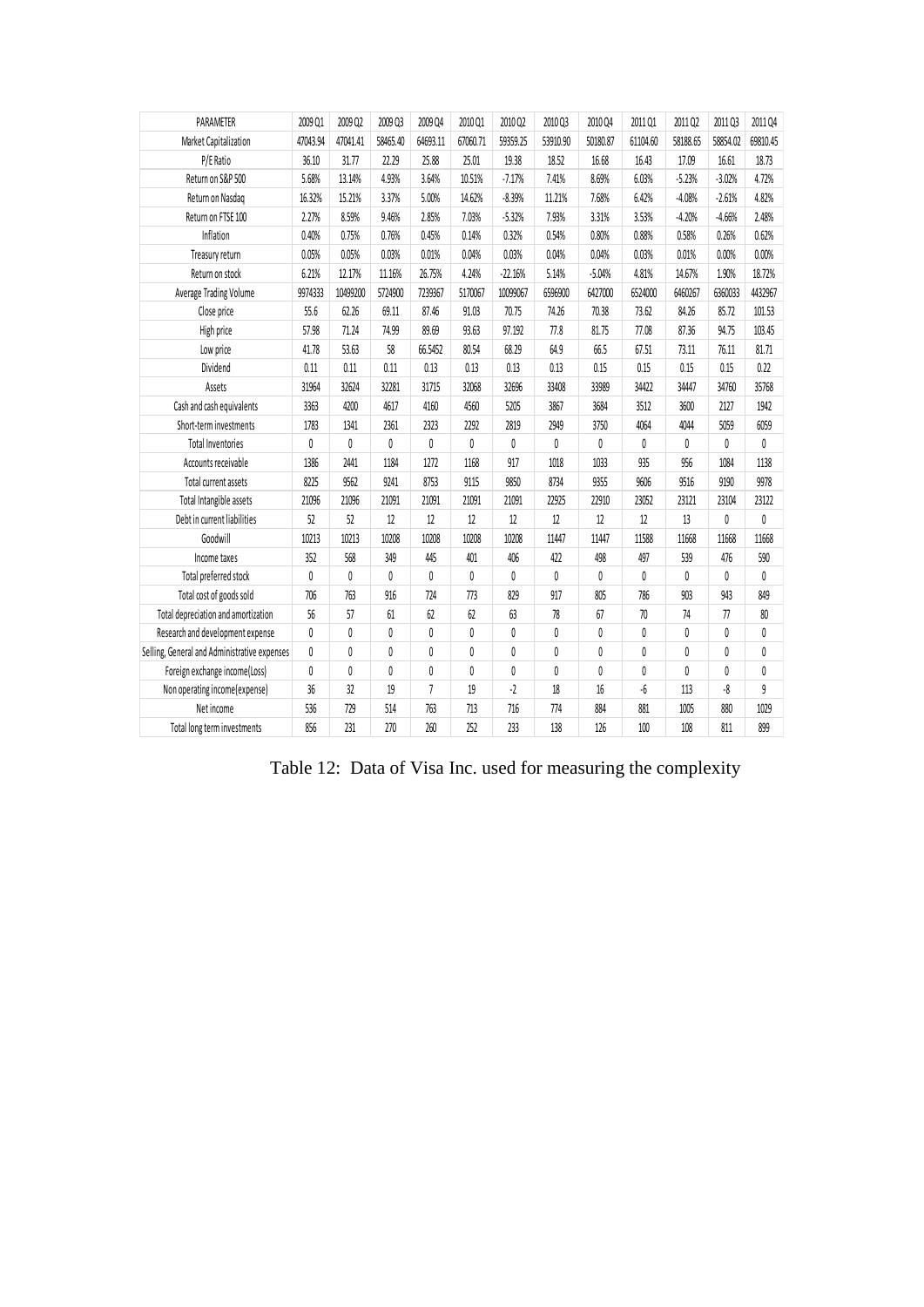| PARAMETER                                    | 2009 Q1      | 2009 Q2  | 2009 Q3      | 2009 Q4  | 2010 Q1  | 2010 Q2      | 2010 Q3  | 2010 Q4      | 2011 Q1  | 2011 Q2      | 2011 Q3   | 2011 Q4  |
|----------------------------------------------|--------------|----------|--------------|----------|----------|--------------|----------|--------------|----------|--------------|-----------|----------|
| Market Capitalization                        | 23082.80     | 29950.91 | 33701.38     | 33714.98 | 35741.61 | 32639.39     | 34144.10 | 35354.83     | 38484.60 | 38261.24     | 30449.52  | 35200.36 |
| P/E Ratio                                    | 12.37        | 16.79    | 17.55        | 16.75    | 15.87    | 13.77        | 14.74    | 14.30        | 16.08    | 15.68        | 11.40     | 13.34    |
| Return on S&P 500                            | 5.68%        | 13.14%   | 4.93%        | 3.64%    | 10.51%   | $-7.17%$     | 7.41%    | 8.69%        | 6.03%    | $-5.23%$     | $-3.02%$  | 4.72%    |
| Return on Nasdaq                             | 16.32%       | 15.21%   | 3.37%        | 5.00%    | 14.62%   | $-8.39%$     | 11.21%   | 7.68%        | 6.42%    | $-4.08%$     | $-2.61%$  | 4.82%    |
| Return on FTSE 100                           | 2.27%        | 8.59%    | 9.46%        | 2.85%    | 7.03%    | $-5.32%$     | 7.93%    | 3.31%        | 3.53%    | $-4.20%$     | $-4.66%$  | 2.48%    |
| Inflation                                    | 0.40%        | 0.75%    | 0.76%        | 0.45%    | 0.14%    | 0.32%        | 0.54%    | 0.80%        | 0.88%    | 0.58%        | 0.26%     | 0.62%    |
| Treasury return                              | 0.05%        | 0.05%    | 0.03%        | 0.01%    | 0.04%    | 0.03%        | 0.04%    | 0.04%        | 0.03%    | 0.01%        | 0.00%     | 0.00%    |
| Return on stock                              | $-12.76%$    | 31.56%   | 15.03%       | 1.83%    | 8.14%    | $-6.90%$     | 6.78%    | 5.72%        | 11.68%   | 2.54%        | $-16.95%$ | 21.48%   |
| Average Trading Volume                       | 10797667     | 13419467 | 8318600      | 7542167  | 9143133  | 10418133     | 6699733  | 7973633      | 9600133  | 7536100      | 10170933  | 7621833  |
| Close price                                  | 19.3         | 25.19    | 28.78        | 29.14    | 31.27    | 28.91        | 30.65    | 32.17        | 35.7     | 36.37        | 29.97     | 36.14    |
| High price                                   | 33.4503      | 26.83    | 30.485       | 32.85    | 31.75    | 34.07        | 33.23    | 32.9         | 38.34    | 38.62        | 37.26     | 36.69    |
| Low price                                    | 17.81        | 18.98    | 23.34        | 28.42    | 26.43    | 28.43        | 27.99    | 29.42        | 31.44    | 34.23        | 27.62     | 28.43    |
| Dividend                                     | 0.19         | 0.19     | 0.19         | 0.19     | 0.21     | 0.21         | 0.21     | 0.21         | 0.24     | 0.24         | 0.24      | 0.24     |
| Assets                                       | 70829        | 70920    | 71266        | 65730    | 66066    | 65030        | 65220    | 66524        | 65742    | 66628        | 66890     | 67801    |
| Cash and cash equivalents                    | 7115         | 7009     | 7126         | 4800     | 5167     | 4238         | 4009     | 3663         | 3029     | 3520         | 3245      | 3476     |
| Short-term investments                       | $\mathbf{0}$ | 0        | $\mathbf{0}$ | 0        | 0        | $\mathbf{0}$ | $\theta$ | $\mathbf{0}$ | 0        | 0            | 0         | 0        |
| <b>Total Inventories</b>                     | 2050         | 1840     | 1892         | 1779     | 1890     | 1860         | 1945     | 1920         | 1948     | 1899         | 1999      | 1890     |
| Accounts receivable                          | 4674         | 4847     | 4833         | 5111     | 5143     | 5328         | 5309     | 6413         | 5854     | 5902         | 5742      | 6922     |
| Total current assets                         | 15287        | 15243    | 15252        | 13007    | 13393    | 12631        | 12334    | 13138        | 11903    | 12439        | 12082     | 13432    |
| Total Intangible assets                      | 43572        | 43390    | 43279        | 40699    | 40213    | 40068        | 40101    | 40313        | 40265    | 40302        | 40241     | 40066    |
| Debt in current liabilities                  | 2080         | 2087     | 2090         | 59       | 260      | 34           | 34       | 26           | 28       | 29           | 22        | 23       |
| Goodwill                                     | 32357        | 32064    | 31978        | 29795    | 29758    | 29697        | 29826    | 29994        | 30012    | 30080        | 30095     | 30029    |
| Income taxes                                 | 227          | 299      | 320          | 307      | 389      | 317          | 221      | 421          | 331      | 313          | 431       | 409      |
| Total preferred stock                        | 0            | 0        | 0            | 0        | 0        | 0            | 0        | 0            | 0        | 0            | 0         | 0        |
| Total cost of goods sold                     | 3193         | 3169     | 3250         | 3955     | 3189     | 3429         | 3361     | 4370         | 3564     | 3880         | 3648      | 4566     |
| Total depreciation and amortization          | 242          | 231      | 240          | 235      | 232      | 236          | 222      | 248          | 231      | 230          | 228       | 233      |
| Research and development expense             | 0            | 0        | 0            | 0        | 0        | 0            | 0        | 0            | 0        | 0            | 0         | 0        |
| Selling, General and Administrative expenses | 1494         | 1452     | 1444         | 1653     | 1477     | 1504         | 1465     | 1716         | 1583     | 1617         | 1557      | 1660     |
| Foreign exchange income(Loss)                | 0            | 0        | $\mathbf{0}$ | 0        | 0        | $\mathbf{0}$ | 0        | $\mathbf{0}$ | 0        | $\mathbf{0}$ | 0         | 0        |
| Non operating income(expense)                | 18           | 36       | $-64$        | $-36$    | 30       | 27           | 0        | $61\,$       | 19       | 6            | $\pmb{0}$ | $-182$   |
| Net income                                   | 660          | 524      | 662          | 622      | 725      | 562          | 522      | 769          | 653      | 638          | 822       | 773      |
| Total long term investments                  | 1900         | 2127     | 2081         | 2032     | 1743     | 1679         | 1656     | 1796         | 1983     | 1998         | 1925      | 1820     |
|                                              |              |          |              |          |          |              |          |              |          |              |           |          |

|  | Table 13: Data of Times Warner used for measuring the complexity |  |
|--|------------------------------------------------------------------|--|
|  |                                                                  |  |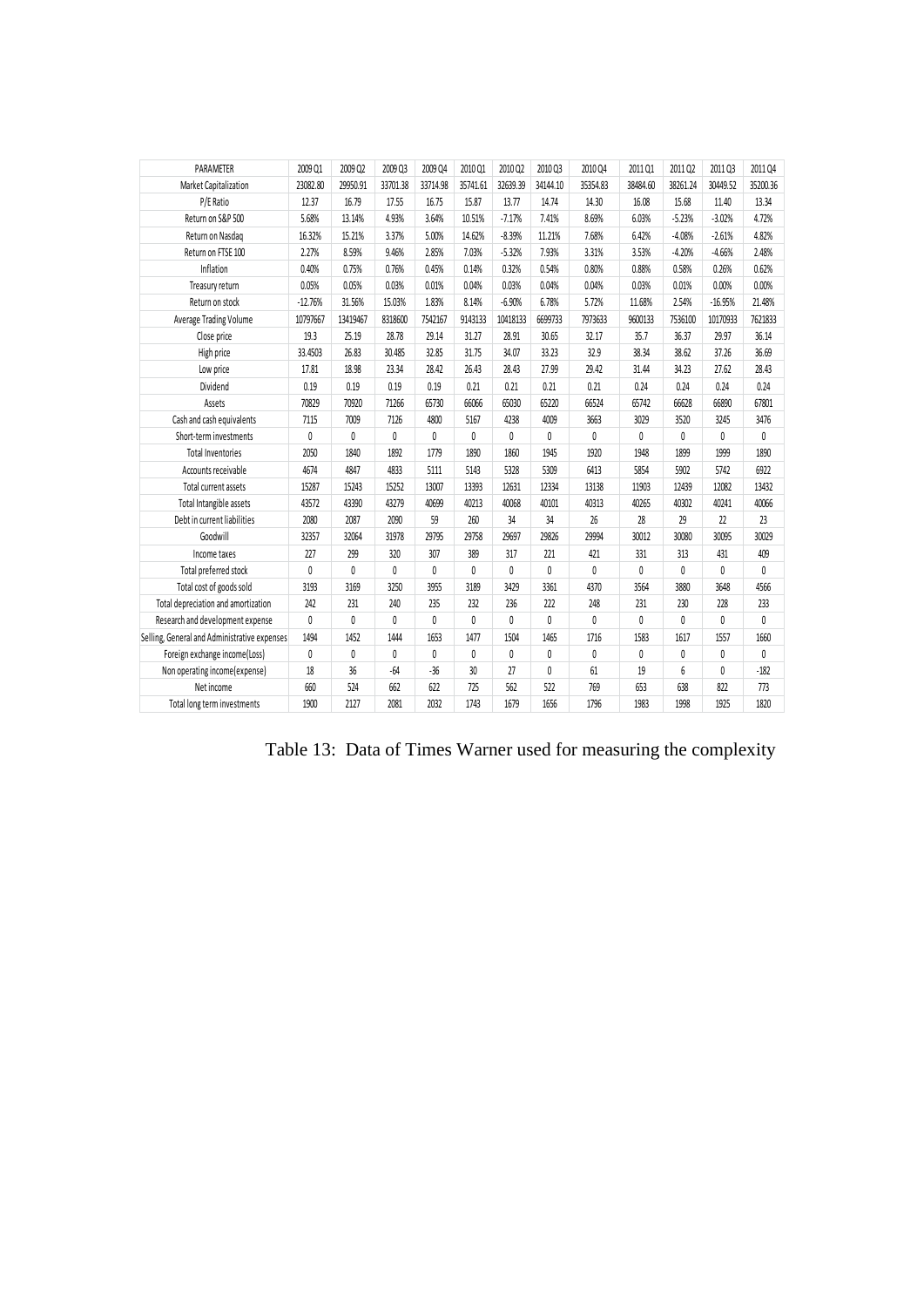| PARAMETER                                    | 2009 Q1   | 2009 Q2   | 2009 Q3   | 2009 Q4   | 2010 Q1   | 2010 Q2   | 2010Q3    | 2010 Q4   | 2011 Q1   | 2011 Q2   | 2011 Q3   | 2011 Q4   |
|----------------------------------------------|-----------|-----------|-----------|-----------|-----------|-----------|-----------|-----------|-----------|-----------|-----------|-----------|
| Market Capitalization                        | 22948.23  | 26488.83  | 34758.57  | 35856.14  | 37083.17  | 37579.36  | 41846.64  | 47385.73  | 54649.01  | 56889.26  | 42818.70  | 44133.09  |
| P/E Ratio                                    | 19.32     | 25.19     | 36.26     | 32.96     | 30.07     | 26.14     | 26.04     | 26.02     | 28.87     | 28.70     | 20.78     | 19.58     |
| Return on S&P 500                            | 5.68%     | 13.14%    | 4.93%     | 3.64%     | 10.51%    | $-7.17%$  | 7.41%     | 8.69%     | 6.03%     | $-5.23%$  | $-3.02%$  | 4.72%     |
| Return on Nasdaq                             | 16.32%    | 15.21%    | 3.37%     | 5.00%     | 14.62%    | $-8.39%$  | 11.21%    | 7.68%     | 6.42%     | $-4.08%$  | $-2.61%$  | 4.82%     |
| Return on FTSE 100                           | 2.27%     | 8.59%     | 9.46%     | 2.85%     | 7.03%     | $-5.32%$  | 7.93%     | 3.31%     | 3.53%     | $-4.20%$  | $-4.66%$  | 2.48%     |
| Inflation                                    | 0.40%     | 0.75%     | 0.76%     | 0.45%     | 0.14%     | 0.32%     | 0.54%     | 0.80%     | 0.88%     | 0.58%     | 0.26%     | 0.62%     |
| Treasury return                              | 0.05%     | 0.05%     | 0.03%     | 0.01%     | 0.04%     | 0.03%     | 0.04%     | 0.04%     | 0.03%     | 0.01%     | 0.00%     | 0.00%     |
| Return on stock                              | 8.88%     | 14.91%    | 30.08%    | 2.52%     | 3.26%     | 1.44%     | 10.98%    | 12.75%    | 15.98%    | 3.73%     | $-23.81%$ | 2.62%     |
| Average Trading Volume                       | 29650000  | 27701700  | 23041333  | 21145133  | 25640900  | 26466967  | 27908633  | 21486433  | 25254167  | 19590267  | 25079100  | 22769767  |
| Close price                                  | 11.4      | 13.1      | 17.04     | 17.47     | 18.04     | 18.3      | 20.31     | 22.9      | 26.56     | 27.55     | 20.99     | 21.54     |
| High price                                   | 12.59     | 13.735    | 17.48     | 18.44     | 19.04     | $20\,$    | 21.83     | 23.2      | 27.5901   | 28.73     | 28.25     | 25.13     |
| Low price                                    | 9.61      | 10.91     | 12.31     | 16.12     | 16.45     | 17.1      | 17.87     | 19.39     | 22.84     | 25.39     | 19.84     | 19.99     |
| Dividend                                     | 0.00      | 0.00      | $0.00\,$  | $0.00\,$  | 0.00      | 0.00      | $0.00\,$  | $0.00\,$  | 0.00      | $0.00\,$  | 0.00      | 0.00      |
| Assets                                       | 23902.099 | 24487.332 | 25551.744 | 26812.003 | 27467.963 | 28011.451 | 28926.908 | 30833.284 | 31187.432 | 32331.862 | 32430.671 | 34268.179 |
| Cash and cash equivalents                    | 6323.452  | 6422.76   | 5518.359  | 6302.499  | 6256.626  | 5784.812  | 4940.592  | 4119.138  | 4102.332  | 3896.369  | 3125.61   | 4531.036  |
| Short-term investments                       | 928.277   | 835.49    | 617.535   | 392.839   | 641.576   | 1015.143  | 1712.41   | 1256.175  | 1491.454  | 1436.29   | 1635.533  | 1786.987  |
| <b>Total Inventories</b>                     | 820.504   | 773.528   | 810.925   | 886.289   | 851.501   | 813.756   | 838.622   | 856.405   | 921.004   | 1005.69   | 1104.143  | 1009.968  |
| Accounts receivable                          | 1700.096  | 1855.986  | 1864.121  | 2108.575  | 1735.043  | 1976.311  | 2120.679  | 2589.423  | 2379.175  | 2620.448  | 2650.392  | 2964.499  |
| Total current assets                         | 10596.161 | 10686.262 | 9628.565  | 10538.302 | 10375.125 | 10546.303 | 10596.233 | 9783.322  | 10172.458 | 10233.41  | 9947.723  | 11582.683 |
| Total Intangible assets                      | 7042.473  | 7109.565  | 9222.725  | 10376.175 | 9402.851  | 9434.792  | 9787.321  | 13962.917 | 11790.048 | 12108.156 | 12153.651 | 14586.485 |
| Debt in current liabilities                  | 0         | 0         | 0         | 0         | 0         | 0         | 0         | 3214.771  | 3244.134  | 3271.865  | 3280.957  | 3304.974  |
| Goodwill                                     | 7042.473  | 7109.565  | 9222.725  | 9210.376  | 9402.851  | 9434.792  | 9787.321  | 11772.65  | 11790.048 | 12108.156 | 12153.651 | 12154.97  |
| Income taxes                                 | 37.815    | 38.045    | 20.602    | 156.313   | 95.653    | 136.976   | 148.663   | 257.005   | 121.639   | 172.731   | 171.086   | 174.929   |
| Total preferred stock                        | 0         | $\pmb{0}$ | 0         | 0         | 0         | 0         | $\pmb{0}$ | 235.229   | 205.866   | 175.907   | 144.862   | 119.325   |
| Total cost of goods sold                     | 1210.813  | 1258.964  | 1282.162  | 1440.258  | 1390.005  | 1378.88   | 1428.236  | 1617.199  | 1569.295  | 1548.948  | 1554.86   | 1677.645  |
| Total depreciation and amortization          | 255.798   | 253.268   | 281.977   | 282.092   | 281.58    | 284.859   | 296.525   | 304.586   | 339.272   | 349.803   | 359.076   | 373.447   |
| Research and development expense             | 383.293   | 397.881   | 422.092   | 424.243   | 434.933   | 477.725   | 483,264   | 492.093   | 502.108   | 538.891   | 548.021   | 560.767   |
| Selling, General and Administrative expenses | 1399.307  | 1441.518  | 1583.883  | 1689.452  | 1682.094  | 1751.357  | 1819.313  | 1975.641  | 1998.039  | 2114.58   | 2160.935  | 2355.615  |
| Foreign exchange income(Loss)                | $-28.4$   | $-28.4$   | $-28.4$   | $-21.2$   | $-21.2$   | $-21.2$   | $-21.2$   | $-4.5$    | $-4.5$    | $-4.5$    | $-4.5$    | $-12.8$   |
| Non operating income(expense)                | 29.086    | 31.36     | 40.306    | 16.226    | 22.511    | 34.233    | 34.74     | 11.558    | $-4.947$  | 10.343    | $-27.506$ | $-56.593$ |
| Net income                                   | 194.069   | 205.232   | 298.18    | 390.596   | 372.704   | 426.216   | 472.516   | 628.559   | 477.148   | 546.494   | 605.649   | 832.046   |
| Total long term investments                  | 2533.237  | 2765.946  | 2291.672  | 2692.323  | 3254.641  | 3539.361  | 3860.062  | 4285.199  | 3876.569  | 4180.205  | 4499.373  | 4889.614  |

Table 14: Data of EMC Corp used for measuring the complexity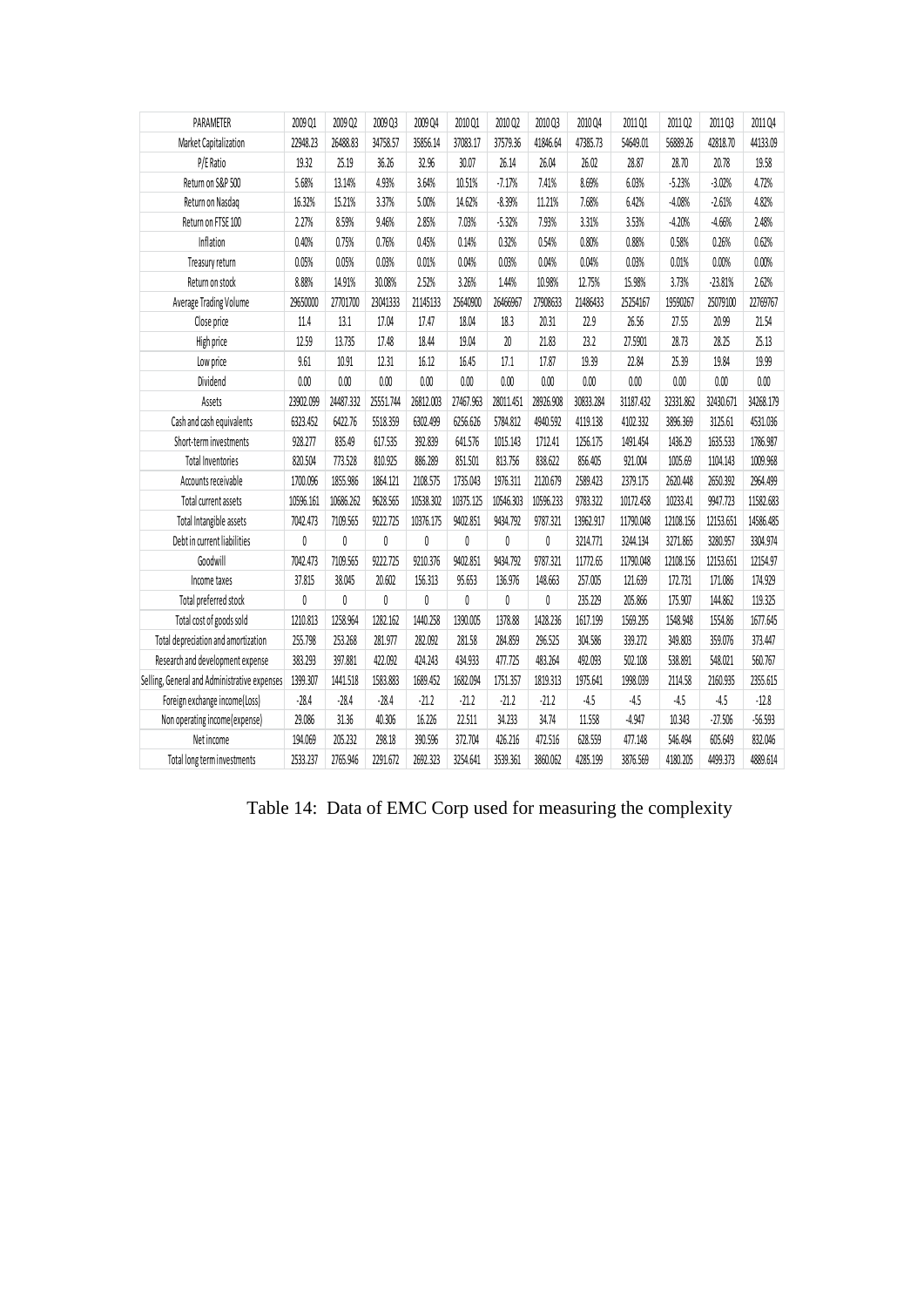**Appendix 3. Examples of complexity maps and complexity profiles for the common stock**





Figure 6: Complexity map of the EMC Corporation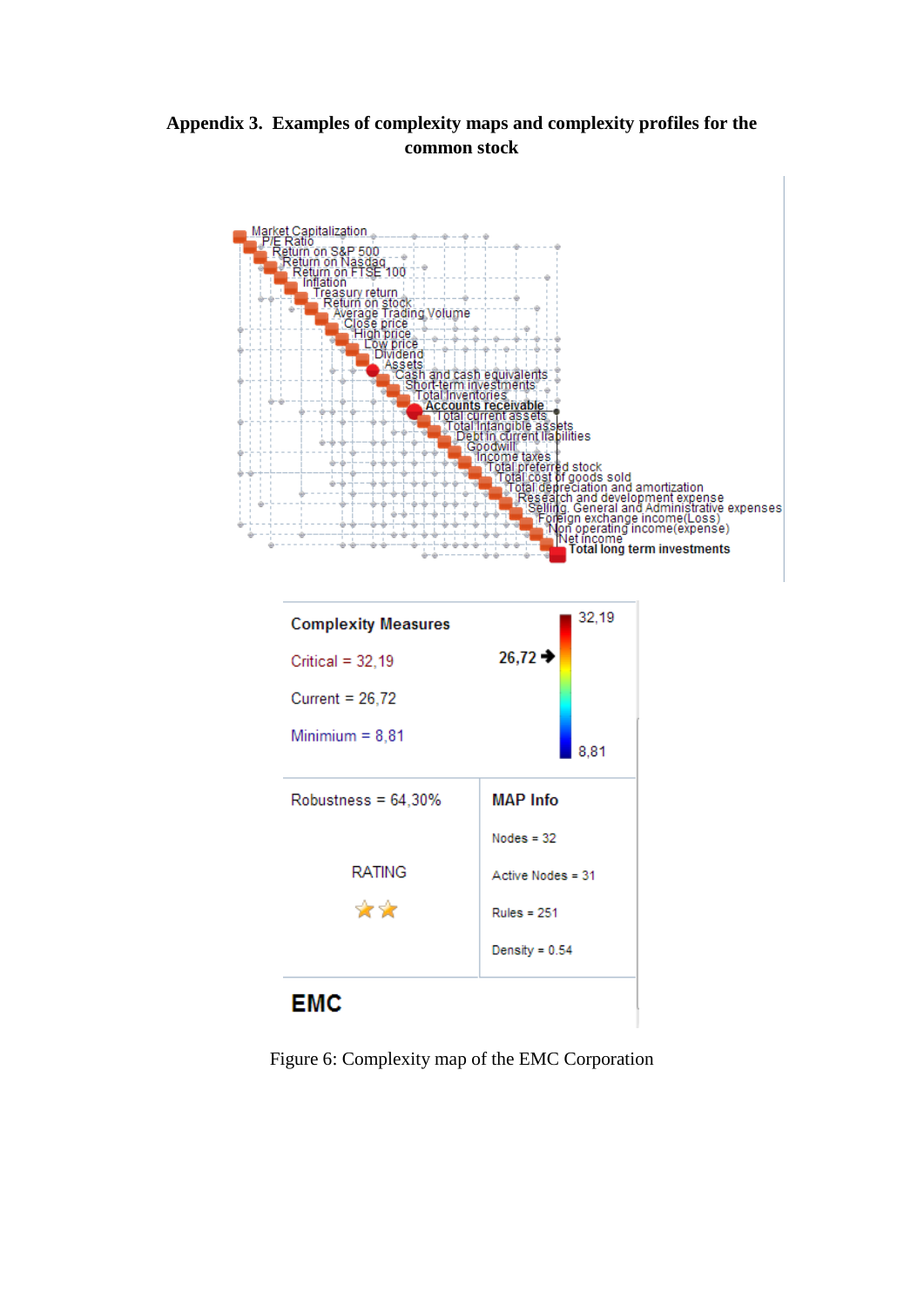| Var. $#$ | <b>Variable Name</b>                         | % Contribution |
|----------|----------------------------------------------|----------------|
| 11       | High price                                   | 6,73           |
| 14       | Assets                                       | 6.54           |
| 32       | Total long term investments                  | 5,71           |
| 27       | Research and development expense             | 5,68           |
| 20       | Total Intangible assets                      | 5.64           |
| 26       | Total depreciation and amortization          | 5.14           |
| 15       | Cash and cash equivalents                    | 5.12           |
| 18       | Accounts receivable                          | 5,04           |
| 29       | Foreign exchange income(Loss)                | 5,00           |
| 25       | Total cost of goods sold                     | 4,97           |
| 22       | Goodwill                                     | 4,88           |
| 31       | Net income                                   | 4,75           |
| 23       | Income taxes                                 | 4,68           |
| 28       | Selling. General and Administrative expenses | 4,57           |
| 19       | Total current assets                         | 4.53           |



Figure 7: Complexity profile of the EMC Corporation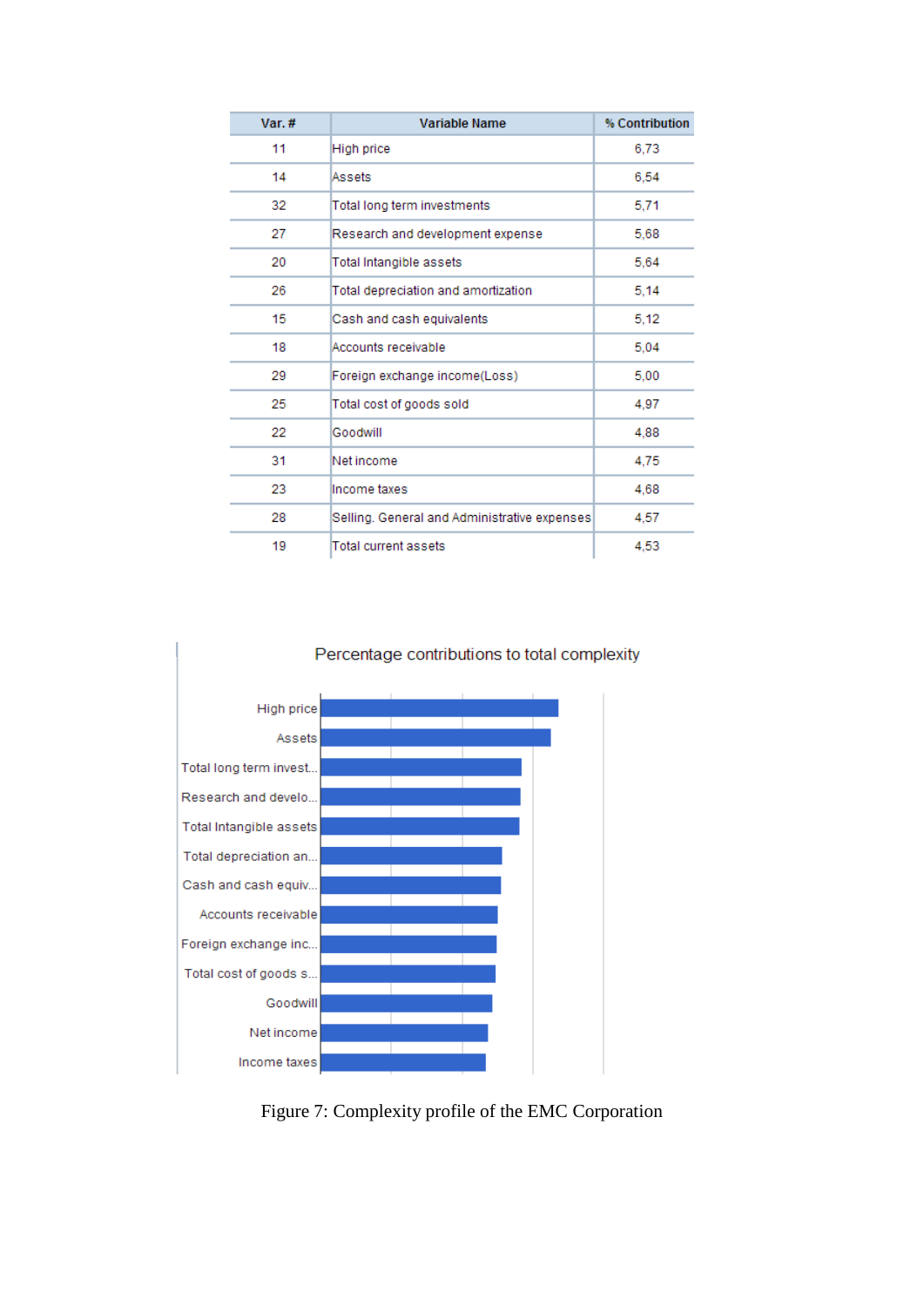

| <b>Complexity Measures</b> | 25,76               |  |  |
|----------------------------|---------------------|--|--|
| Critical = $25,76$         | $20,84 \rightarrow$ |  |  |
| Current = $20,84$          |                     |  |  |
| Minimium = $7,67$          | 7.67                |  |  |
| Robustness = $68,57\%$     | <b>MAP</b> Info     |  |  |
|                            | $Nodes = 32$        |  |  |
| RATING                     | Active Nodes = 29   |  |  |
| ✿✿                         | Rules = $179$       |  |  |
|                            | Density = $0.44$    |  |  |

# Google

Figure 8: Complexity map of Google